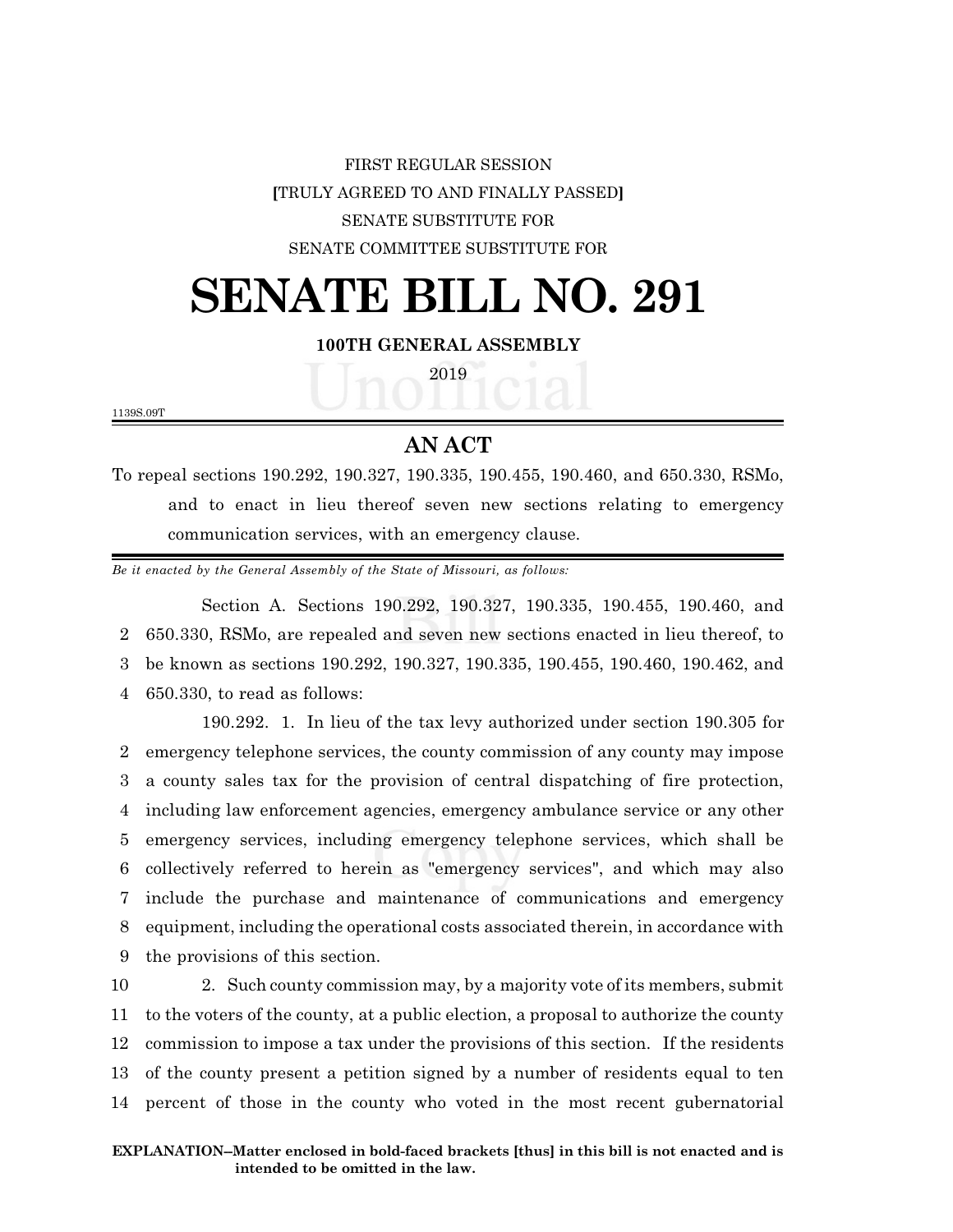election, then the commission shall submit such a proposal to the voters of the county.

 3. The ballot of submission shall be in substantially the following form: 18 Shall the county of \_\_\_\_\_\_\_ (insert name of county) impose a county sales tax of \_\_\_\_\_\_ (insert rate of percent) percent for the purpose of providing central dispatching of fire protection, emergency ambulance service, including emergency telephone services, and other emergency services?

### 23  $\Box$  YES  $\Box$  NO

 If a majority of the votes cast on the proposal by the qualified voters voting thereon are in favor of the proposal, then the ordinance shall be in effect as provided herein. If a majority of the votes cast by the qualified voters voting are opposed to the proposal, then the county commission shall have no power to impose the tax authorized by this section unless and until the county commission shall again have submitted another proposal to authorize the county commission to impose the tax under the provisions of this section, and such proposal is approved by a majority of the qualified voters voting thereon.

 4. The sales tax may be imposed at a rate not to exceed one percent on the receipts from the sale at retail of all tangible personal property or taxable services at retail within any county adopting such tax, if such property and services are subject to taxation by the state of Missouri under the provisions of sections 144.010 to 144.525. The sales tax shall not be collected prior to thirty-six months before operation of the central dispatching of emergency services.

 5. Except as modified in this section, all provisions of sections 32.085 and 32.087 shall apply to the tax imposed under this section.

 6. Any tax imposed pursuant to section 190.305 shall terminate at the end of the tax year in which the tax imposed pursuant to this section for emergency services is certified by the board to be fully operational. Any revenues collected from the tax authorized under section 190.305 shall be credited for the purposes for which they were intended.

 7. At least once each calendar year, the board, as established by subsection 11 of this section, shall establish a tax rate, not to exceed the amount authorized, that together with any surplus revenues carried forward will produce sufficient revenues to fund the expenditures authorized by sections 190.290 to 190.296. Amounts collected in excess of that necessary within a given year shall be carried forward to subsequent years. The board shall make its determination of such tax rate each year no later than September first and shall fix the new rate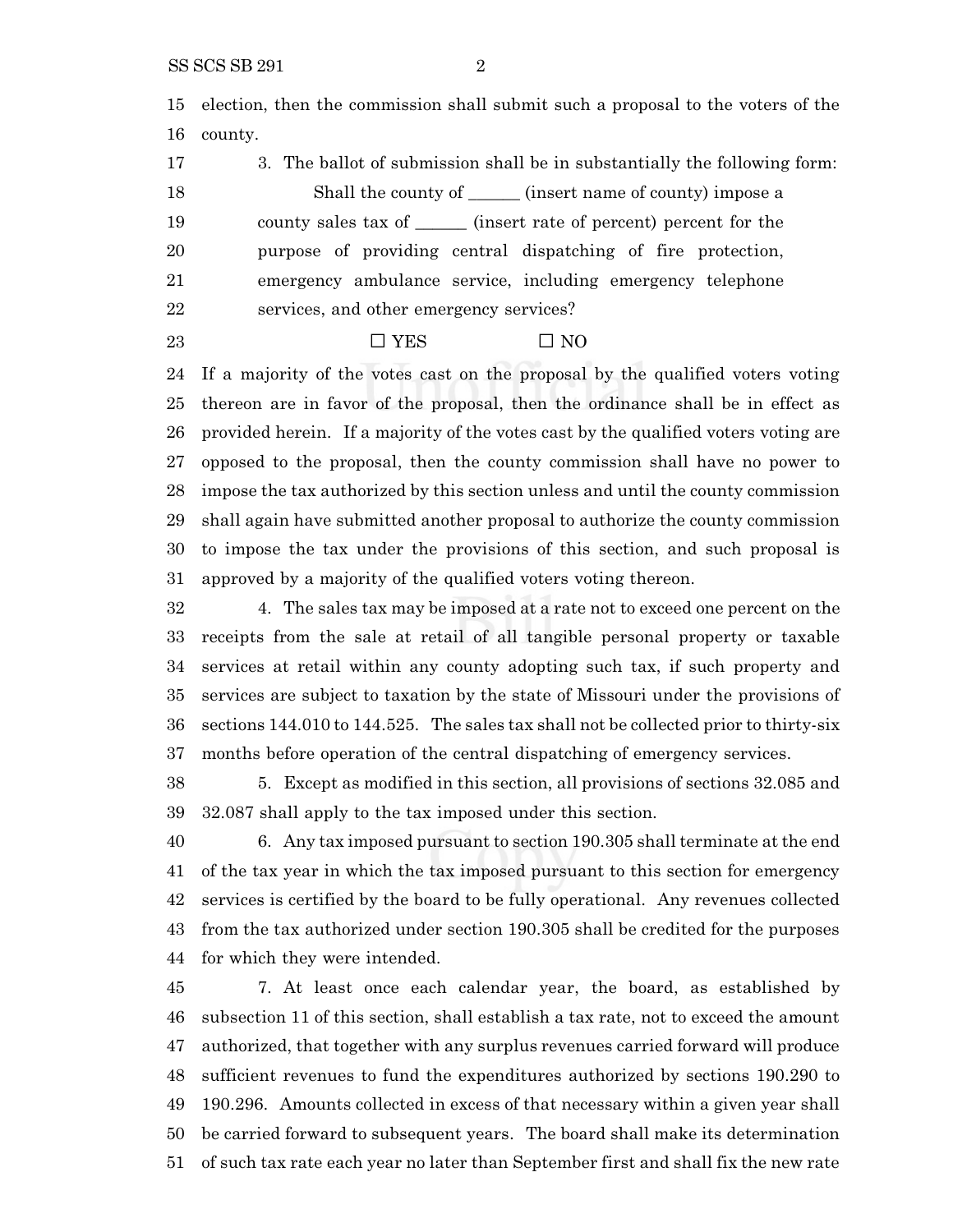which shall be collected as provided in sections 190.290 to 190.296. Immediately upon making its determination and fixing the rate, the board shall publish in its minutes the new rate, and it shall notify every retailer by mail of the new rate.

 8. Immediately upon the affirmative vote of voters of such a county on the ballot proposal to establish a county sales tax pursuant to the provisions of this section, the county commission shall appoint the initial members of a board to administer the funds and oversee the provision of emergency services in the county. Beginning with the general election in 1994, all board members shall be elected according to this section and other applicable laws of this state. At the time of the appointment of the initial members of the board, the commission shall relinquish and no longer exercise the duties prescribed in this chapter with regard to the provision of emergency services and such duties shall be exercised by the board.

 9. The initial board shall consist of seven members appointed without regard to political affiliation, three of whom shall be selected from, and who shall represent, the fire protection districts, ambulance districts, sheriff 's department, municipalities, and any other emergency services. Four of the members of the board shall not be selected from or represent the fire protection districts, ambulance districts, sheriff 's department, municipalities, or any other emergency services. Any individual serving on the board on August 28, 2004, may continue to serve and seek reelection or reappointment to the board, notwithstanding any provisions of this subsection. This initial board shall serve until its successor board is duly elected and installed in office. The commission shall ensure geographic representation of the county by appointing no more than four members from each district of the county commission.

 10. Beginning in 1994, three members shall be elected from each district of the county commission and one member shall be elected at large. The members of the board shall annually elect, from among their number, the chairman of the board. Of those first elected, four members from districts of the county commission shall be elected for terms of two years and two members from districts of the county commission and the member at large shall be elected for terms of four years. In 1996, and thereafter, all terms of office shall be four years. The election of the board members shall be conducted at the first municipal election held in a calendar year.

 11. When the board is organized, it shall be a body corporate and a political subdivision of the state and shall be known as the "\_\_\_\_\_\_ Emergency Services Board".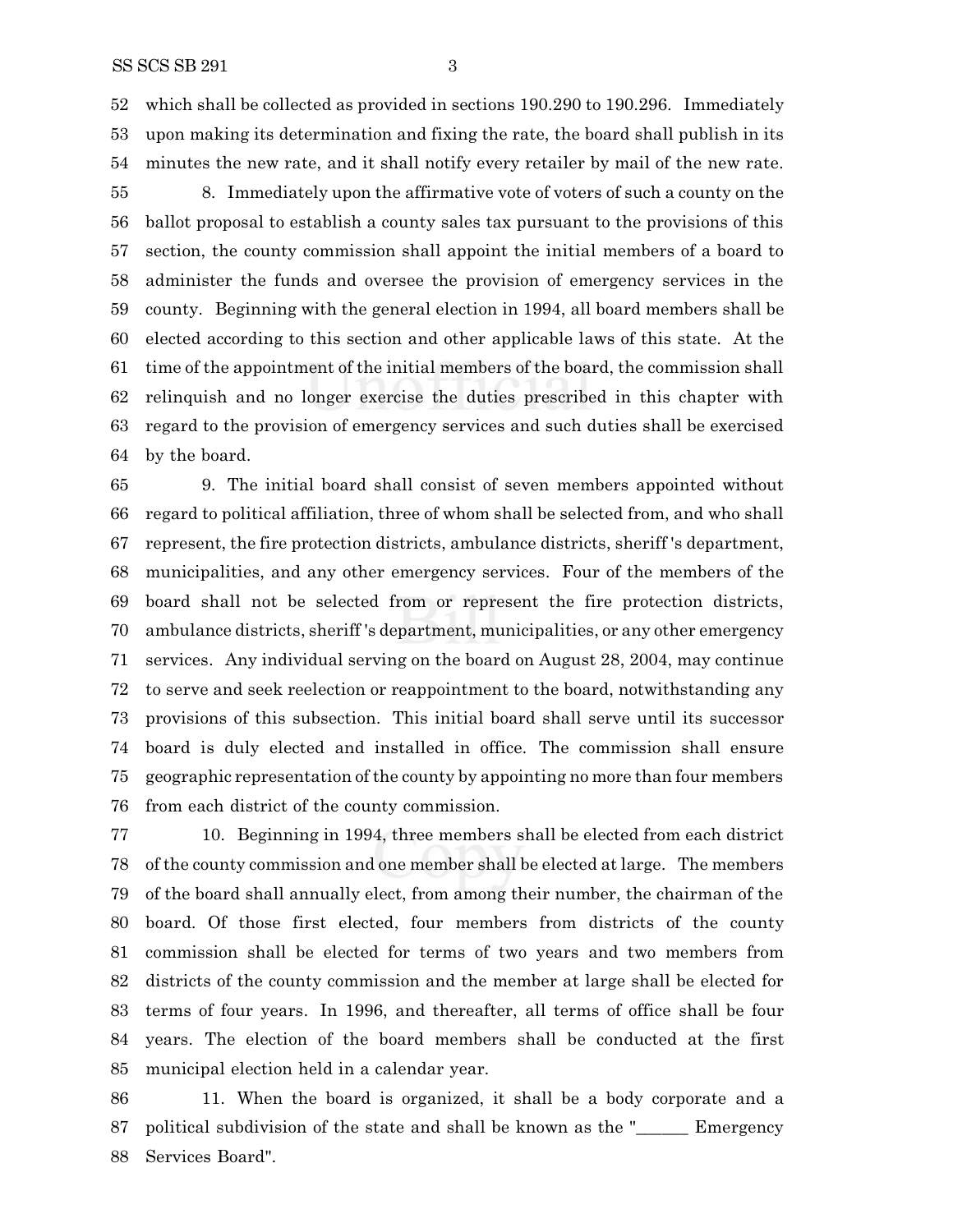12. This section shall only apply to any county of the third classification without a township form of government and with more than twenty-four thousand five hundred but less than twenty-four thousand six hundred inhabitants.

 **13. A purchase that provides prepaid wireless telecommunications service, as such term is defined in section 190.460, is specifically exempted from the tax imposed under this section or section 190.335 if such county did not prohibit the prepaid wireless emergency telephone service charge as allowed in subsection 6 of section 190.460 or votes to impose the prepaid wireless emergency telephone service charge as allowed under subsection 7 of section 190.460.**

190.327. 1. Immediately upon the decision by the commission to utilize a portion of the emergency telephone tax for central dispatching and an affirmative vote of the telephone tax, the commission shall appoint the initial members of a board which shall administer the funds and oversee the provision of central dispatching for emergency services in the county and in municipalities and other political subdivisions which have contracted for such service. Beginning with the general election in 1992, all board members shall be elected according to this section and other applicable laws of this state. At the time of the appointment of the initial members of the board, the commission shall relinquish to the board and no longer exercise the duties prescribed in this chapter with regard to the provision of emergency telephone service and in chapter 321, with regard to the provision of central dispatching service, and such duties shall be exercised by the board.

 2. Elections for board members may be held on general municipal election day, as defined in subsection 3 of section 115.121, after approval by a simple majority of the county commission.

 3. For the purpose of providing the services described in this section, the board shall have the following powers, authority and privileges:

(1) To have and use a corporate seal;

 (2) To sue and be sued, and be a party to suits, actions and proceedings; (3) To enter into contracts, franchises and agreements with any person, partnership, association or corporation, public or private, affecting the affairs of the board;

 (4) To acquire, construct, purchase, maintain, dispose of and encumber real and personal property, including leases and easements;

(5) To have the management, control and supervision of all the business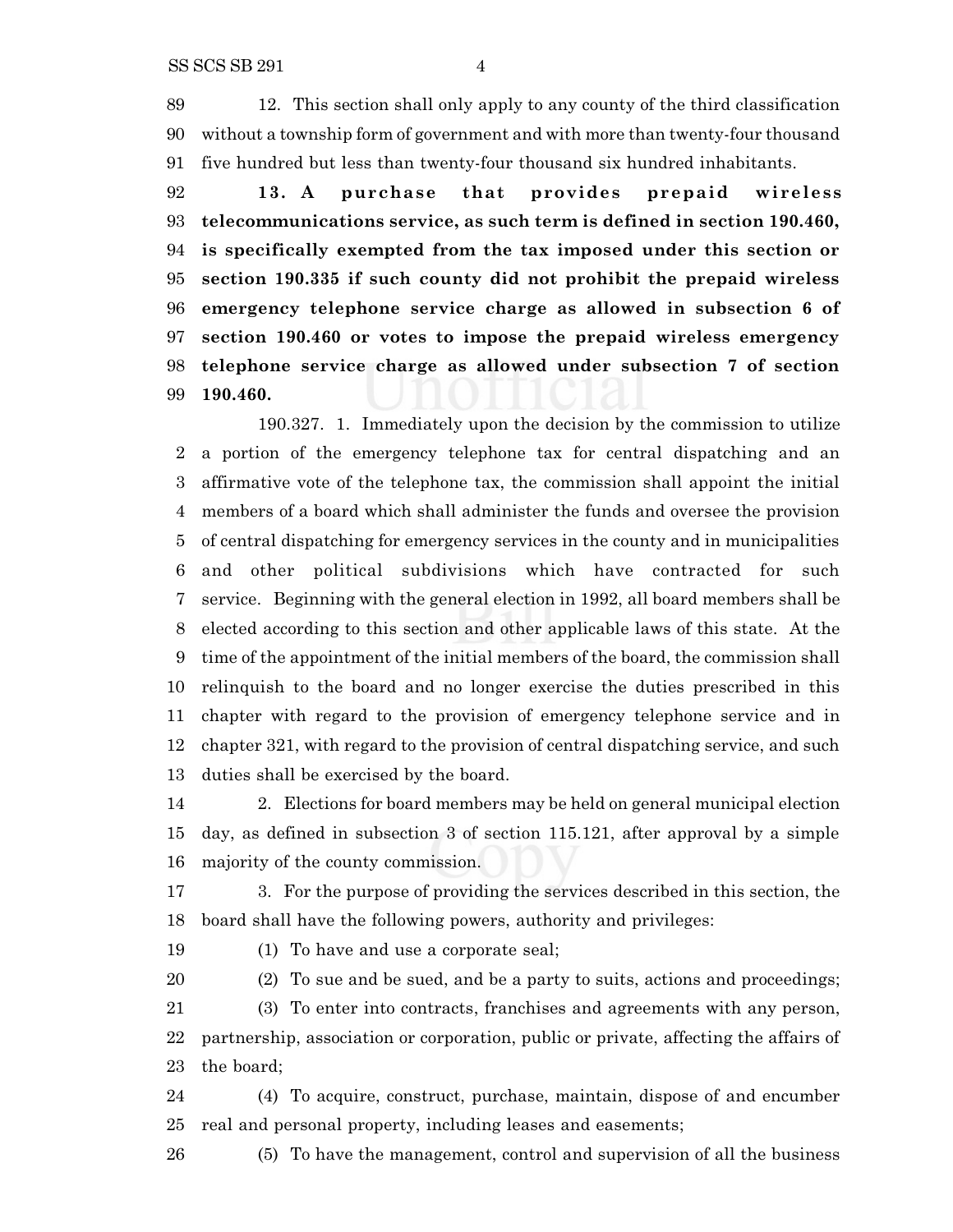affairs of the board and the construction, installation, operation and maintenance of any improvements;

 (6) To hire and retain agents and employees and to provide for their compensation including health and pension benefits;

(7) To adopt and amend bylaws and any other rules and regulations;

 (8) To fix, charge and collect the taxes and fees authorized by law for the purpose of implementing and operating the services described in this section;

 (9) To pay all expenses connected with the first election and all subsequent elections; and

 (10) To have and exercise all rights and powers necessary or incidental to or implied from the specific powers granted in this subsection. Such specific powers shall not be considered as a limitation upon any power necessary or appropriate to carry out the purposes and intent of sections 190.300 to 190.329.

 4. (1) Notwithstanding the provisions of subsections 1 and 2 of this section to the contrary, the county commission may elect to appoint the members of the board to administer the funds and oversee the provision of central dispatching for emergency services in the counties, municipalities, and other political subdivisions which have contracted for such service upon the request of the municipalities and other political subdivisions. Upon appointment of the initial members of the board, the commission shall relinquish all powers and duties to the board and no longer exercise the duties prescribed in this chapter with regard to the provision of central dispatching service and such duties shall be exercised by the board.

 (2) The board shall consist of seven members appointed without regard to political affiliation. The members shall include:

 (a) Five members who shall serve for so long as they remain in their respective county or municipal positions as follows:

a. The county sheriff, or his or her designee;

b. The heads of the municipal police department who have contracted for

 central dispatching service in the two largest municipalities wholly contained within the county, or their designees; or

 c. The heads of the municipal fire departments or fire divisions who have contracted for central dispatching service in the two largest municipalities wholly contained within the county, or their designees;

 (b) Two members who shall serve two-year terms appointed from among the following:

a. The head of any of the county's fire protection districts who have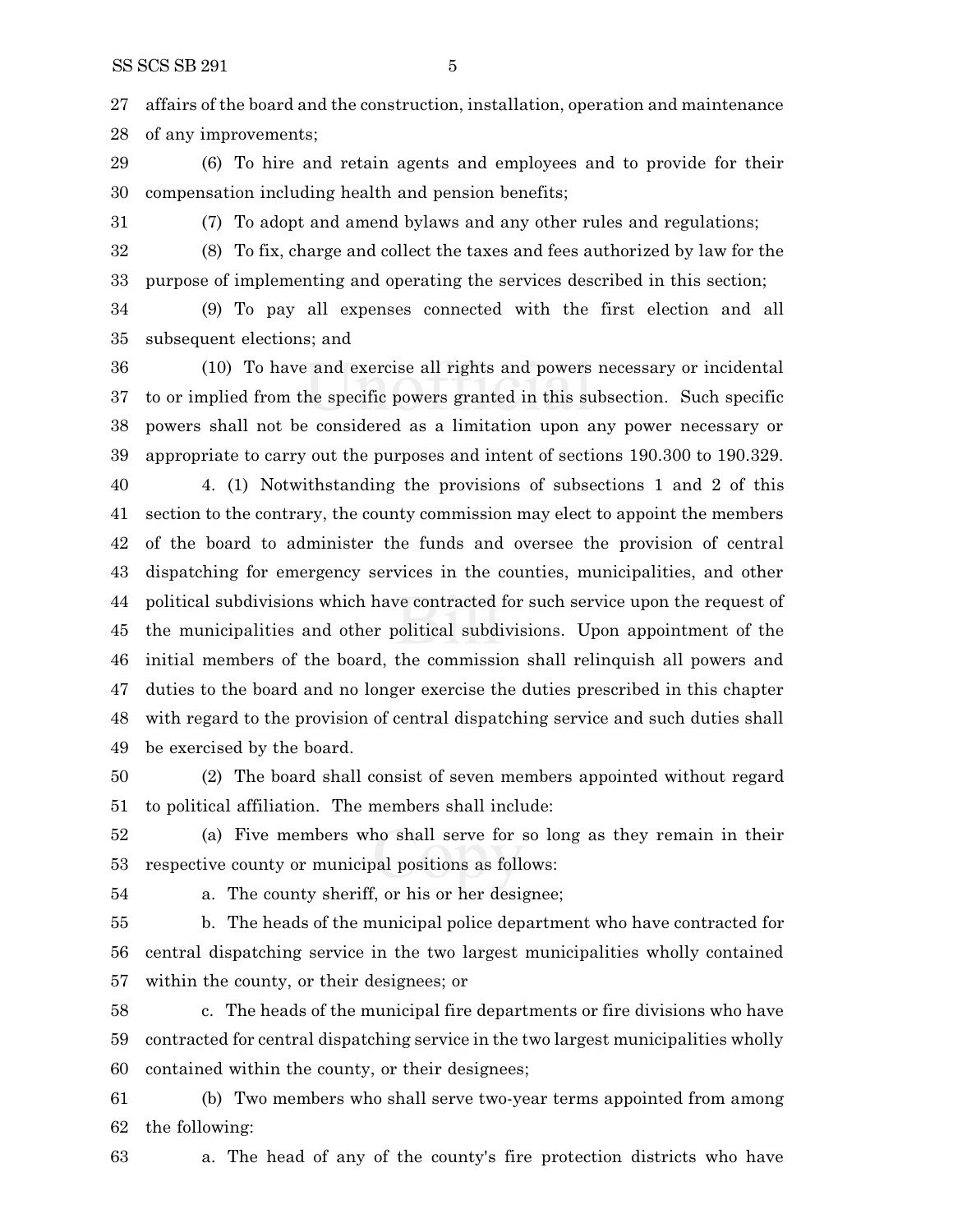contracted for central dispatching service, or his or her designee;

 b. The head of any of the county's ambulance districts who have contracted for central dispatching service, or his or her designee;

 c. The head of any of the municipal police departments located in the county who have contracted for central dispatching service, or his or her designee, excluding those mentioned in subparagraph b. of paragraph (a) of this subdivision; and

 d. The head of any of the municipal fire departments in the county who have contracted for central dispatching service, or his or her designee, excluding those mentioned in subparagraph c. of paragraph (a) of this subdivision.

 (3) Upon the appointment of the board under this subsection, the board shall have the powers provided in subsection 3 of this section and the commission shall relinquish all powers and duties relating to the provision of central dispatching service under this chapter to the board.

 **5. An emergency services board originally organized under section 190.325 operating within a county with a charter form of government and with more than two hundred thousand but fewer than three hundred fifty thousand inhabitants shall not have a sales tax for emergency services or for providing central dispatching for emergency services greater than one-quarter of one percent. If on the effective date of this section such tax is greater than one-quarter of one percent, the board shall lower the tax rate.**

190.335. 1. In lieu of the tax levy authorized under section 190.305 for emergency telephone services, the county commission of any county may impose a county sales tax for the provision of central dispatching of fire protection, including law enforcement agencies, emergency ambulance service or any other emergency services, including emergency telephone services, which shall be collectively referred to herein as "emergency services", and which may also include the purchase and maintenance of communications and emergency equipment, including the operational costs associated therein, in accordance with the provisions of this section.

 2. Such county commission may, by a majority vote of its members, submit to the voters of the county, at a public election, a proposal to authorize the county commission to impose a tax under the provisions of this section. If the residents of the county present a petition signed by a number of residents equal to ten percent of those in the county who voted in the most recent gubernatorial election, then the commission shall submit such a proposal to the voters of the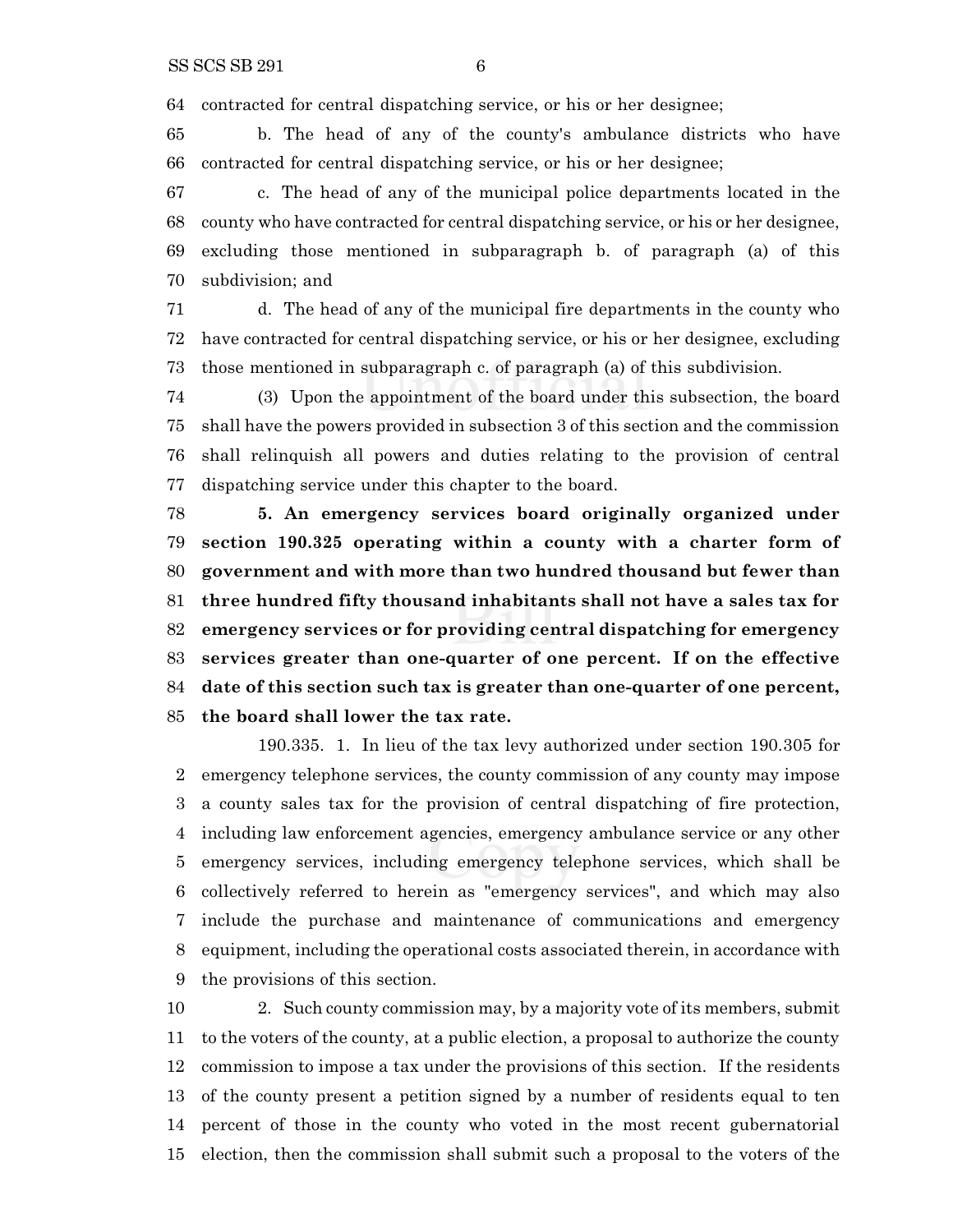county.

 3. The ballot of submission shall be in substantially the following form: 18 Shall the county of (insert name of county) impose a county sales tax of \_\_\_\_\_\_ (insert rate of percent) percent for the purpose of providing central dispatching of fire protection, emergency ambulance service, including emergency telephone services, and other emergency services?

23  $\square$  YES  $\square$  NO

 If a majority of the votes cast on the proposal by the qualified voters voting thereon are in favor of the proposal, then the ordinance shall be in effect as provided herein. If a majority of the votes cast by the qualified voters voting are opposed to the proposal, then the county commission shall have no power to impose the tax authorized by this section unless and until the county commission shall again have submitted another proposal to authorize the county commission to impose the tax under the provisions of this section, and such proposal is approved by a majority of the qualified voters voting thereon.

 4. The sales tax may be imposed at a rate not to exceed one percent on the receipts from the sale at retail of all tangible personal property or taxable services at retail within any county adopting such tax, if such property and services are subject to taxation by the state of Missouri under the provisions of sections 144.010 to 144.525. The sales tax shall not be collected prior to thirty-six months before operation of the central dispatching of emergency services.

 5. Except as modified in this section, all provisions of sections 32.085 and 32.087 shall apply to the tax imposed under this section.

 6. Any tax imposed pursuant to section 190.305 shall terminate at the end of the tax year in which the tax imposed pursuant to this section for emergency services is certified by the board to be fully operational. Any revenues collected from the tax authorized under section 190.305 shall be credited for the purposes for which they were intended.

 7. At least once each calendar year, the board shall establish a tax rate, not to exceed the amount authorized, that together with any surplus revenues carried forward will produce sufficient revenues to fund the expenditures authorized by this act. Amounts collected in excess of that necessary within a given year shall be carried forward to subsequent years. The board shall make its determination of such tax rate each year no later than September first and shall fix the new rate which shall be collected as provided in this act. Immediately upon making its determination and fixing the rate, the board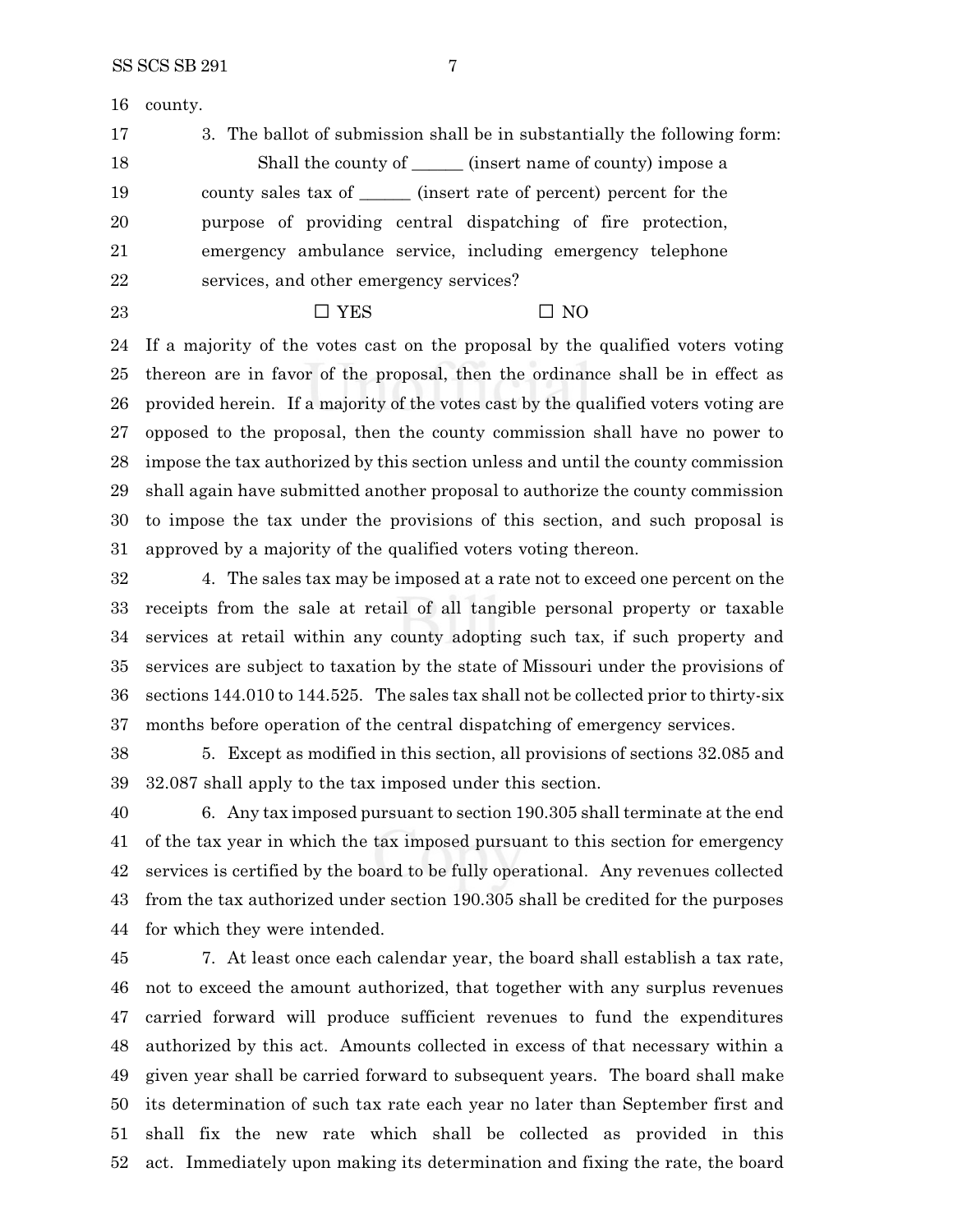shall publish in its minutes the new rate, and it shall notify every retailer by mail of the new rate.

 8. Immediately upon the affirmative vote of voters of such a county on the ballot proposal to establish a county sales tax pursuant to the provisions of this section, the county commission shall appoint the initial members of a board to administer the funds and oversee the provision of emergency services in the county. Beginning with the general election in 1994, all board members shall be elected according to this section and other applicable laws of this state. At the time of the appointment of the initial members of the board, the commission shall relinquish and no longer exercise the duties prescribed in this chapter with regard to the provision of emergency services and such duties shall be exercised by the board.

 9. The initial board shall consist of seven members appointed without regard to political affiliation, who shall be selected from, and who shall represent, the fire protection districts, ambulance districts, sheriff's department, municipalities, any other emergency services and the general public. This initial board shall serve until its successor board is duly elected and installed in office. The commission shall ensure geographic representation of the county by appointing no more than four members from each district of the county commission.

 10. Beginning in 1994, three members shall be elected from each district of the county commission and one member shall be elected at large, such member to be the chairman of the board. Of those first elected, four members from districts of the county commission shall be elected for terms of two years and two members from districts of the county commission and the member at large shall be elected for terms of four years. In 1996, and thereafter, all terms of office shall be four years; provided that, if a board established under this section consolidates with a board established under this section, section 190.327, or section 190.328, under the provisions of section 190.470, the term of office for the existing board members shall end on the thirtieth day following the appointment of the initial board of directors for the consolidated district. Notwithstanding any other provision of law, if there is no candidate for an open position on the board, then no election shall be held for that position and it shall be considered vacant, to be filled pursuant to the provisions of section 190.339, and, if there is only one candidate for each open position, no election shall be held and the candidate or candidates shall assume office at the same time and in the same manner as if elected.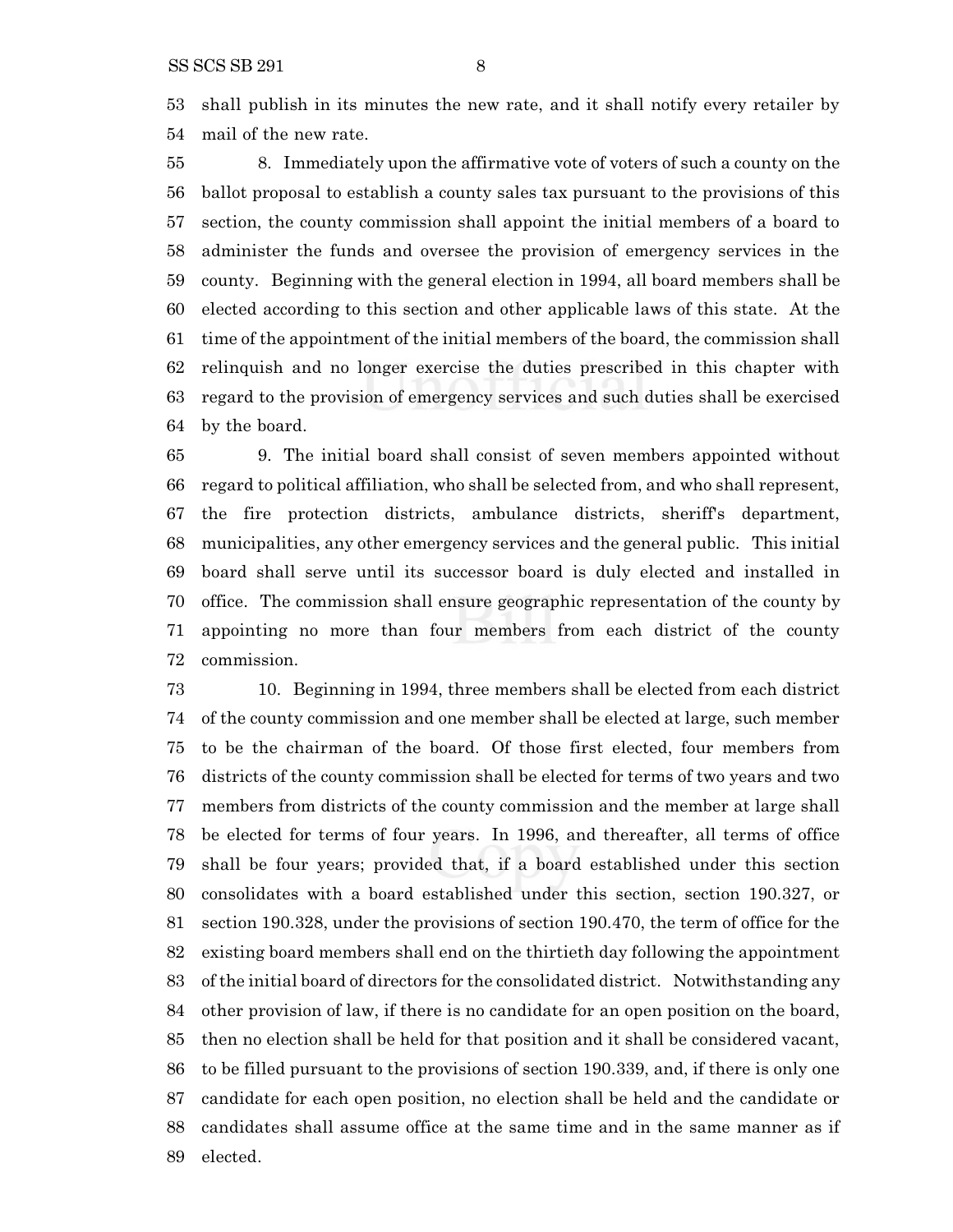11. Notwithstanding the provisions of subsections 8 to 10 of this section to the contrary, in any county of the first classification with more than two hundred forty thousand three hundred but fewer than two hundred forty thousand four hundred inhabitants or in any county of the third classification with a township form of government and with more than twenty-eight thousand but fewer than thirty-one thousand inhabitants or in any county of the third classification without a township form of government and with more than thirty-seven thousand but fewer than forty-one thousand inhabitants and with a city of the fourth classification with more than four thousand five hundred but fewer than five thousand inhabitants as the county seat, any emergency telephone service 911 board appointed by the county under section 190.309 which is in existence on the date the voters approve a sales tax under this section shall continue to exist and shall have the powers set forth under section 190.339. Such boards which existed prior to August 25, 2010, shall not be considered a body corporate and a political subdivision of the state for any purpose, unless and until an order is entered upon an unanimous vote of the commissioners of the county in which such board is established reclassifying such board as a corporate body and political subdivision of the state. The order shall approve the transfer of the

 assets and liabilities related to the operation of the emergency telephone service 911 system to the new entity created by the reclassification of the board.

 12. (1) Notwithstanding the provisions of subsections 8 to 10 of this section to the contrary, in any county of the second classification with more than fifty-four thousand two hundred but fewer than fifty-four thousand three hundred inhabitants or any county of the first classification with more than fifty thousand but fewer than seventy thousand inhabitants that has approved a sales tax under this section, the county commission shall appoint the members of the board to administer the funds and oversee the provision of emergency services in the county.

 (2) The board shall consist of seven members appointed without regard to political affiliation. Except as provided in subdivision (4) of this subsection, each member shall be one of the following:

(a) The head of any of the county's fire protection districts, or a designee;

(b) The head of any of the county's ambulance districts, or a designee;

(c) The county sheriff, or a designee;

 (d) The head of any of the police departments in the county, or a designee; and

(e) The head of any of the county's emergency management organizations,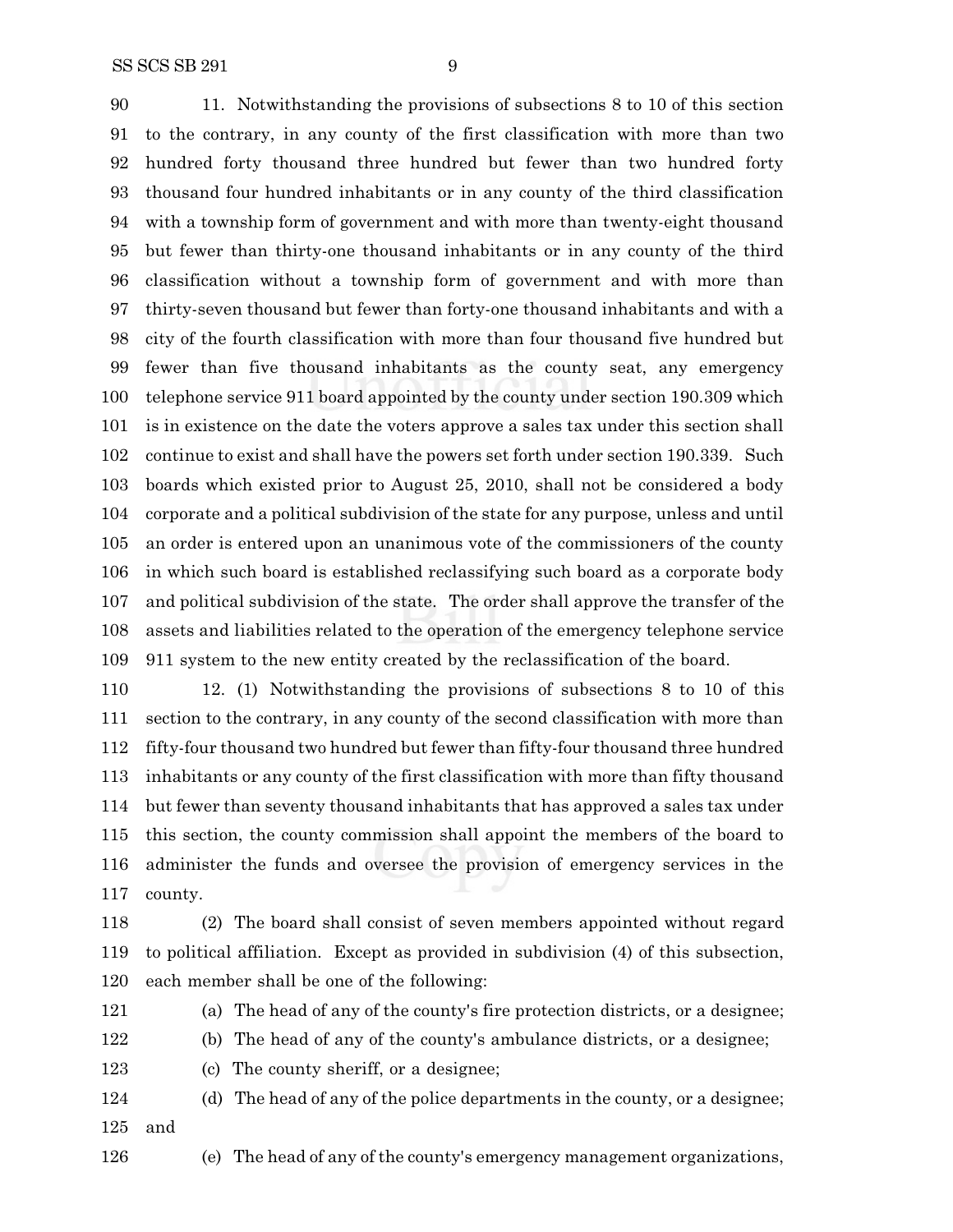or a designee.

 (3) Upon the appointment of the board under this subsection, the board shall have the power provided in section 190.339 and shall exercise all powers and duties exercised by the county commission under this chapter, and the commission shall relinquish all powers and duties relating to the provision of emergency services under this chapter to the board.

 (4) In any county of the first classification with more than fifty thousand but fewer than seventy thousand inhabitants, each of the entities listed in subdivision (2) of this subsection shall be represented on the board by at least one member.

 (5) In any county with more than fifty thousand but fewer than seventy thousand inhabitants and with a county seat with more than two thousand one hundred but fewer than two thousand four hundred inhabitants, the entities listed in subdivision (2) of this subsection shall be represented by one member, and two members shall be residents of the county not affiliated with any of the entities listed in subdivision (2) of this subsection and shall be known as public members.

 13. Any county that has authorized a tax levy under this section **prior to January 1, 2012**, and such levy is reduced automatically **[**in future years**] after approval of such levy**, shall not submit to the voters of the county for approval any proposal authorized under this section that is greater than the amount at the time of reduction.

 **14. A purchase that provides prepaid wireless telecommunications service, as such term is defined in section 190.460, is specifically exempted from the tax imposed under this section or section 190.292 if such county did not prohibit the prepaid wireless emergency telephone service charge as allowed in subsection 6 of section 190.460 or votes to impose the prepaid wireless emergency telephone service charge as allowed under subsection 7 of section 190.460.**

190.455. 1. Except as provided under subsection **[**9**] 10** of this section, in lieu of the tax levy authorized under section 190.305 or 190.325, or the sales tax imposed under section 190.292 or 190.335, the governing body of any county, city not within a county, or home rule city with more than fifteen thousand but fewer than seventeen thousand inhabitants and partially located in any county of the third classification without a township form of government and with more than thirty-seven thousand but fewer than forty-one thousand inhabitants may impose,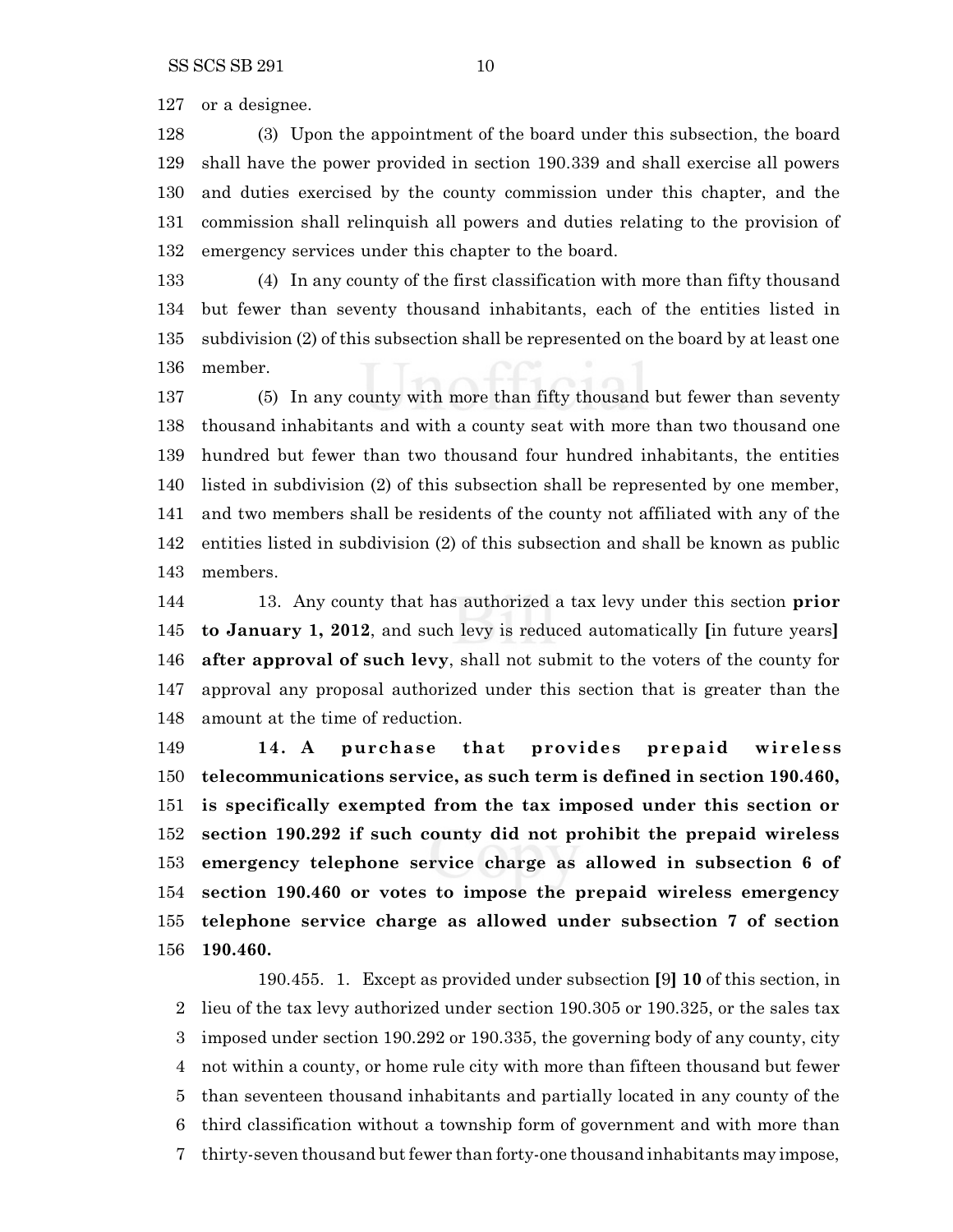by order or ordinance, a monthly fee on subscribers of any communications service that has been enabled to contact 911. The monthly fee authorized in this section shall not exceed one dollar and shall be assessed to the subscriber of the communications service, regardless of technology, based upon the number of active telephone numbers, or their functional equivalents or successors, assigned by the provider and capable of simultaneously contacting the public safety answering point; provided that, for multiline telephone systems and for facilities provisioned with capacity greater than a voice-capable grade channel or its equivalent, regardless of technology, the charge shall be assessed on the number of voice-capable grade channels as provisioned by the provider that allow simultaneous contact with the public safety answering point. Only one fee may be assessed per active telephone number, or its functional equivalent or successor, used to provide a communications service. No fee imposed under this section shall be imposed on more than one hundred voice-grade channels or their equivalent per person per location. Notwithstanding any provision of this section to the contrary, the monthly fee shall not be assessed on the provision of broadband internet access service. The fee shall be imposed solely for the purpose of funding 911 service in such county or city. The monthly fee authorized in this section shall be limited to one fee per device. The fee authorized in this section shall be in addition to all other taxes and fees imposed by law and may be stated separately from all other charges and taxes. The fee shall be the liability of the subscriber, not the provider, except that the provider shall be liable to remit all fees that the provider collects under this section.

 2. No such order or ordinance adopted under this section shall become effective unless the governing body of the county or city submits to the voters residing within the county or city at a state general, primary, or special election a proposal to authorize the governing body to impose a fee under this section. The question submitted shall be in substantially the following form:

 "Shall \_\_\_\_\_\_\_\_\_ (insert name of county or city) impose a monthly fee of \_\_\_\_\_\_\_\_\_ (insert amount) on a subscriber of any communications service that has been enabled to contact 911 for the purpose of funding 911 service in the \_\_\_\_\_\_\_\_\_ (county or city)?".

 If a majority of the votes cast on the question by the qualified voters voting thereon are in favor of the question, the fee shall become effective on the first day of the second calendar quarter after the director of revenue receives notification of adoption of the fee. If a majority of the votes cast on the question by the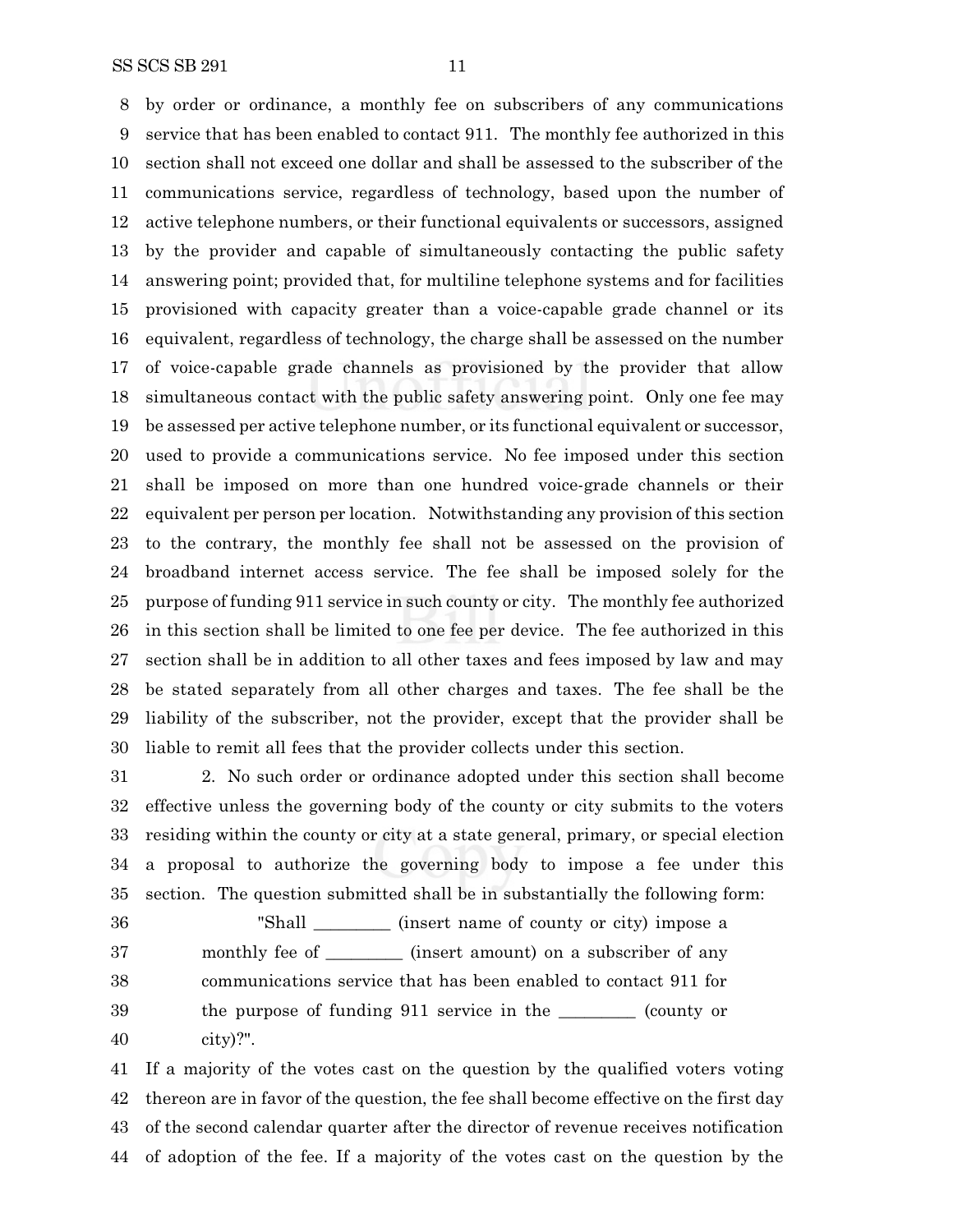qualified voters voting thereon are opposed to the question, the fee shall not become effective unless and until the question is resubmitted under this section to the qualified voters and such question is approved by a majority of the qualified voters voting on the question.

 3. **Notwithstanding any provisions of this section to the contrary, the governing body of a county with a charter form of government and with more than six hundred thousand but fewer than seven hundred thousand inhabitants shall put the question set forth in subsection 2 of this section before the voters of the county no later than the general election in 2020.**

 **4.** Except as modified in this section, all provisions of sections 32.085 and 32.087 and subsection 7 of section 144.190 shall apply to the fee imposed under this section.

 **[**4.**] 5.** All revenue collected under this section by the director of the department of revenue on behalf of the county or city, except for two percent to be withheld by the provider for the cost of administering the collection and remittance of the fee, and one percent for the cost of collection which shall be deposited in the state's general revenue fund, shall be deposited in the Missouri 911 service trust fund created under section 190.420. The director of the department of revenue shall remit such funds to the county or city on a monthly basis. The governing body of any such county or city shall control such funds remitted to the county or city unless the county or city has established an elected board for the purpose of administering such funds. In the event that any county or city has established a board under any other provision of state law for the purpose of administering funds for 911 service, such existing board may continue to perform such functions after the county or city has adopted the monthly fee under this section.

 **[**5.**] 6.** Nothing in this section imposes any obligation upon a provider of a communications service to take any legal action to enforce the collection of the tax imposed in this section. The tax shall be collected in compliance, as applicable, with the federal Mobile Telecommunications Sourcing Act, 4 U.S.C. Sections 116 to 124, as amended.

 **[**6.**] 7.** Notwithstanding any other provision of law to the contrary, proprietary information submitted under this section shall only be subject to subpoena or lawful court order. Information collected under this section shall only be released or published in aggregate amounts that do not identify or allow identification of numbers of subscribers or revenues attributable to an individual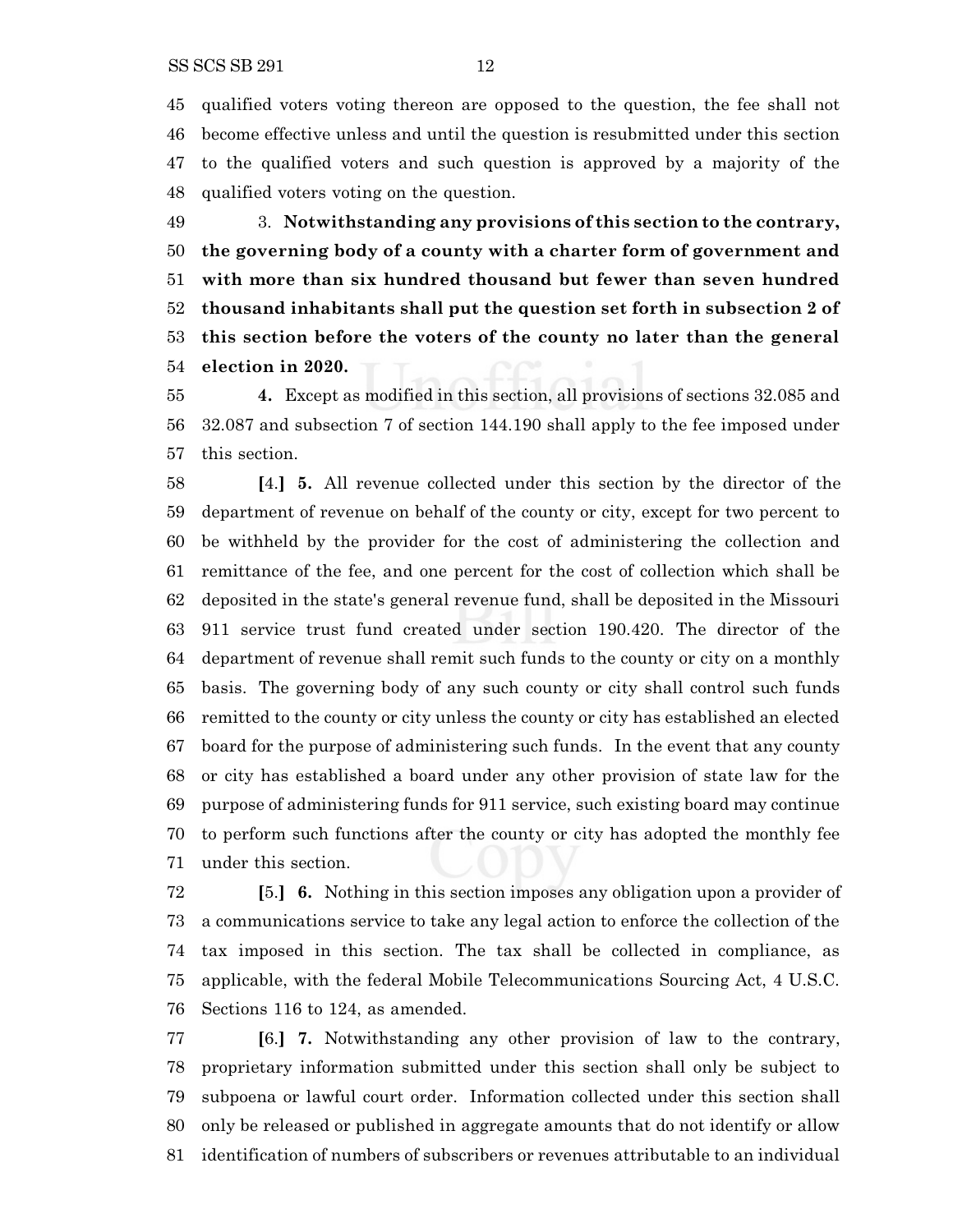communications service provider.

 **[**7.**] 8.** Notwithstanding any other provision of law to the contrary, in no event shall any communications service provider, its officers, employees, assigns, agents, vendors, or anyone acting on behalf of such persons, be liable for any form of civil damages or criminal liability that directly or indirectly results from, or is caused by:

 (1) An act or omission in the development, design, installation, operation, maintenance, performance, or provision of service to a public safety answering point or to subscribers that use such service, whether providing such service is required by law or is voluntary; or

 (2) The release of subscriber information to any governmental entity under this section unless such act, release of subscriber information, or omission constitutes gross negligence, recklessness, or intentional misconduct.

 Nothing in this section is intended to void or otherwise override any contractual obligation pertaining to equipment or services sold to a public safety answering point by a communications service provider. No cause of action shall lie in any court of law against any provider of communications service, commercial mobile service, or other communications-related service, or its officers, employees, assignees, agents, vendors, or anyone acting on behalf of such persons, for providing call location information concerning the user of any such service in an emergency situation to a law enforcement official or agency in order to respond to a call for emergency service by a subscriber, customer, or user of such service or for providing caller location information or doing a ping locate in an emergency situation that involves danger of death or serious physical injury to any person where disclosure of communications relating to the emergency is required without delay, whether such provision of information is required by law or voluntary.

 **[**8.**] 9.** The fee imposed under this section shall not be imposed on customers who pay for service prospectively, including customers of prepaid wireless telecommunications service.

 **[**9.**] 10.** The fee imposed under this section shall not be imposed in conjunction with any tax imposed under section 190.292, 190.305, 190.325, or 190.335. No county or city shall simultaneously impose more than one tax authorized in this section or section 190.292, 190.305, 190.325, or 190.335. No fee imposed under this section shall be imposed on more than one hundred exchange access facilities or their equivalent per person per location. The fee imposed under this section shall not be imposed in conjunction with any tax imposed for central dispatching of emergency services in any home rule city with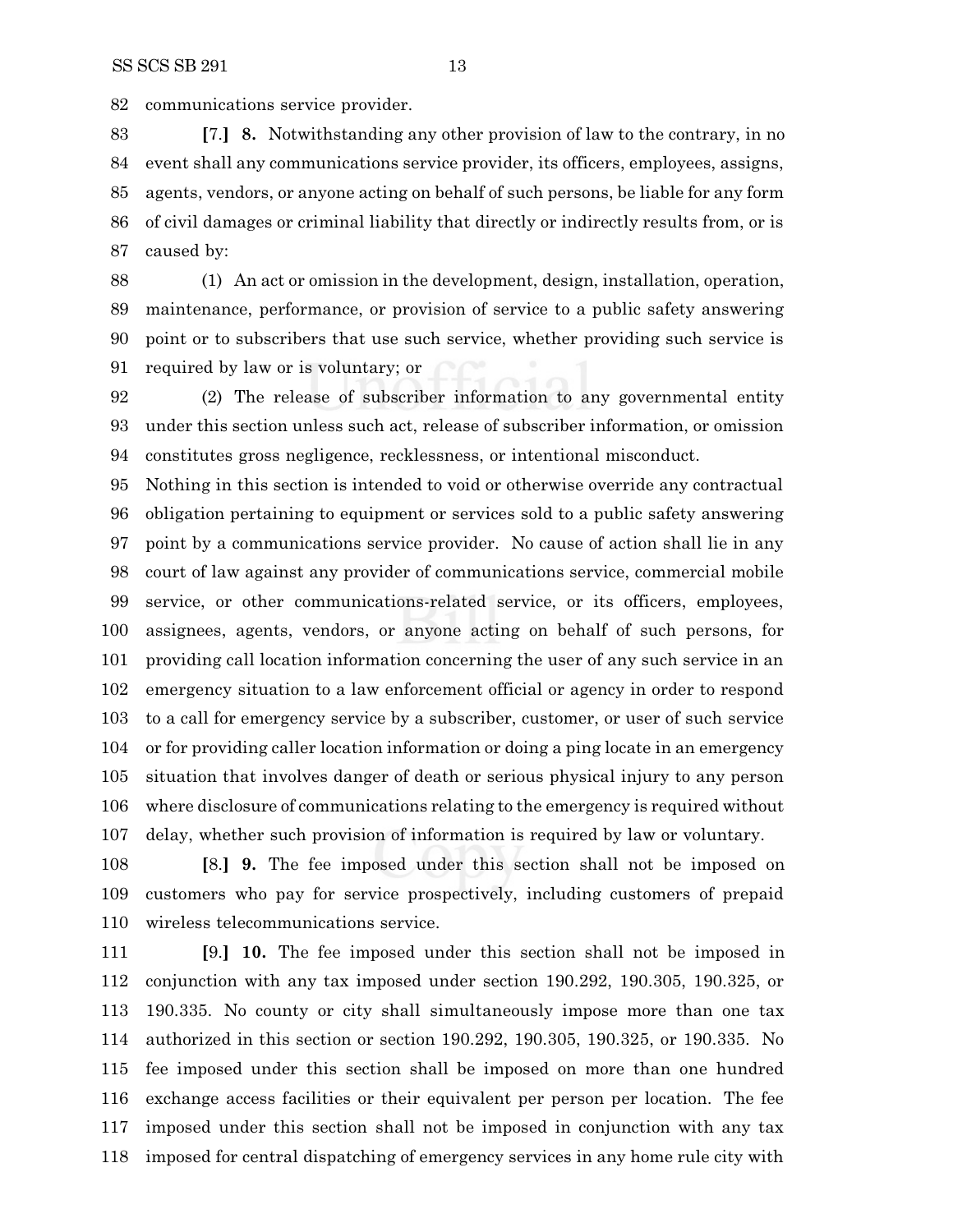more than four hundred thousand inhabitants and located in more than one county or any county containing a portion of such city, and such city or counties shall not simultaneously impose more than one tax or fee for central dispatching of emergency services; provided however, if any such county approves the fee authorized under this section, collection of such fee shall be in lieu of any tax authorized for central dispatching of emergency services in the county and any portion of the city within the county.

 **[**10.**] 11.** No county or legally authorized entity shall submit a proposal to the voters of the county under this section or section 190.335 until either:

 (1) All providers of emergency telephone service as defined in section 190.300 and public safety answering point operations within the county are consolidated into one public agency as defined in section 190.300 that provides emergency telephone service for the county, or such providers and the public safety answering point have entered into a shared services agreement for such services;

 (2) The county develops a plan for consolidation of emergency telephone service, as defined in section 190.300, and public safety answering point operations within the county are consolidated into one public agency, as defined in section 190.300, that provides emergency telephone service for the county; or (3) The county emergency services board, as defined in section 190.290, develops a plan for consolidation of emergency telephone service, as defined in section 190.300, and public safety answering point operations within the county that includes either consolidation or entering into a shared services agreement for such services, which shall be implemented on approval of the fee by the voters.

 **[**11.**] 12.** Any plan developed under subdivision (2) or (3) of subsection **[**10**] 11** of this section shall be filed with the Missouri 911 service board under subsection 4 of section 650.330. Any plan that is filed under this subsection shall provide for the establishment of a joint emergency communications board as described in section 70.260 unless a joint emergency communication board or emergency services board for the area in question has been previously established. The director of the department of revenue shall not remit any funds as provided under this section until the department receives notification from the Missouri 911 service board that the county has filed a plan that is ready for implementation. If, after one year following the enactment of the fee described in subsection 1 of this section, the county has not complied with the plan that the county submitted under subdivision (2) or (3) of subsection **[**10**] 11** of this section,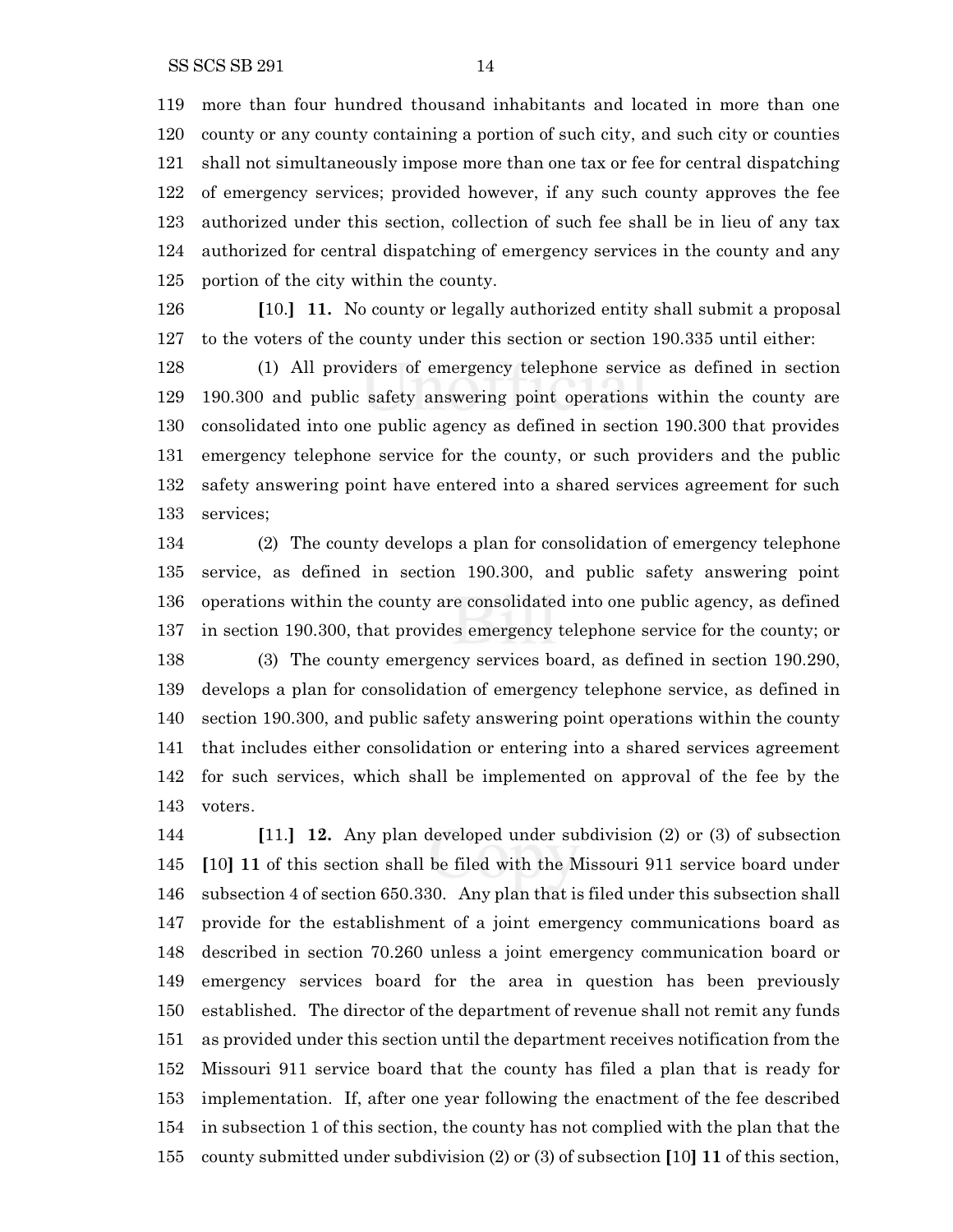but the county has substantially complied with the plan, the Missouri 911 service board may grant the county an extension of up to six months to comply with its plan. Not more than one extension may be granted to a county. The authority to impose the fee granted to the county in subsection 1 of this section shall be null and void if after one year following the enactment of the fee described in subsection 1 of this section the county has not complied with the plan and has not been granted an extension by the Missouri 911 service board, or if the six-month extension expires and the county has not complied with the plan.

 **[**12.**] 13.** Each county that does not have a public agency, as defined in section 190.300, that provides emergency telephone service as defined in section 190.300 for the county shall either:

 (1) Enter into a shared-services agreement for providing emergency telephone services with a public agency that provides emergency telephone service, if such an agreement is feasible; or

 (2) Form with one or more counties an emergency telephone services district in conjunction with any county with a public agency that provides emergency telephone service within the county. If such a district is formed under this subdivision, the governing body of such district shall be the county commissioners of each county within the district, and each county within such district shall submit to the voters of the county a proposal to impose the fee under this section.

 **[**13.**] 14.** A county operating joint or shared emergency telephone service, as defined in section 190.300, may submit to the voters of the county a proposal to impose the fee to support joint operations and further consolidation under this section.

 **[**14.**] 15.** All 911 fees shall be imposed as provided in the Mobile Telecommunications Sourcing Act, 4 U.S.C. Sections 116 to 124, as amended.

 **[**15.**] 16.** Nothing in subsections **[**10,**]** 11, 12, **[**and**]** 13**, and 14** of this section shall apply to a county with a charter form of government where all public safety answering points within the county utilize a common 911 communication service as implemented by the appropriate local and county agencies prior to August 28, 2018.

 **[**16.**] 17.** Any home rule city with more than four hundred thousand inhabitants and located in more than one county and any county in which it is located shall establish an agreement regarding the allocation of anticipated revenue created upon passage of a ballot proposition submitted to the voters as provided for in sections 190.292, 190.305, 190.325, 190.335, and 190.455, as well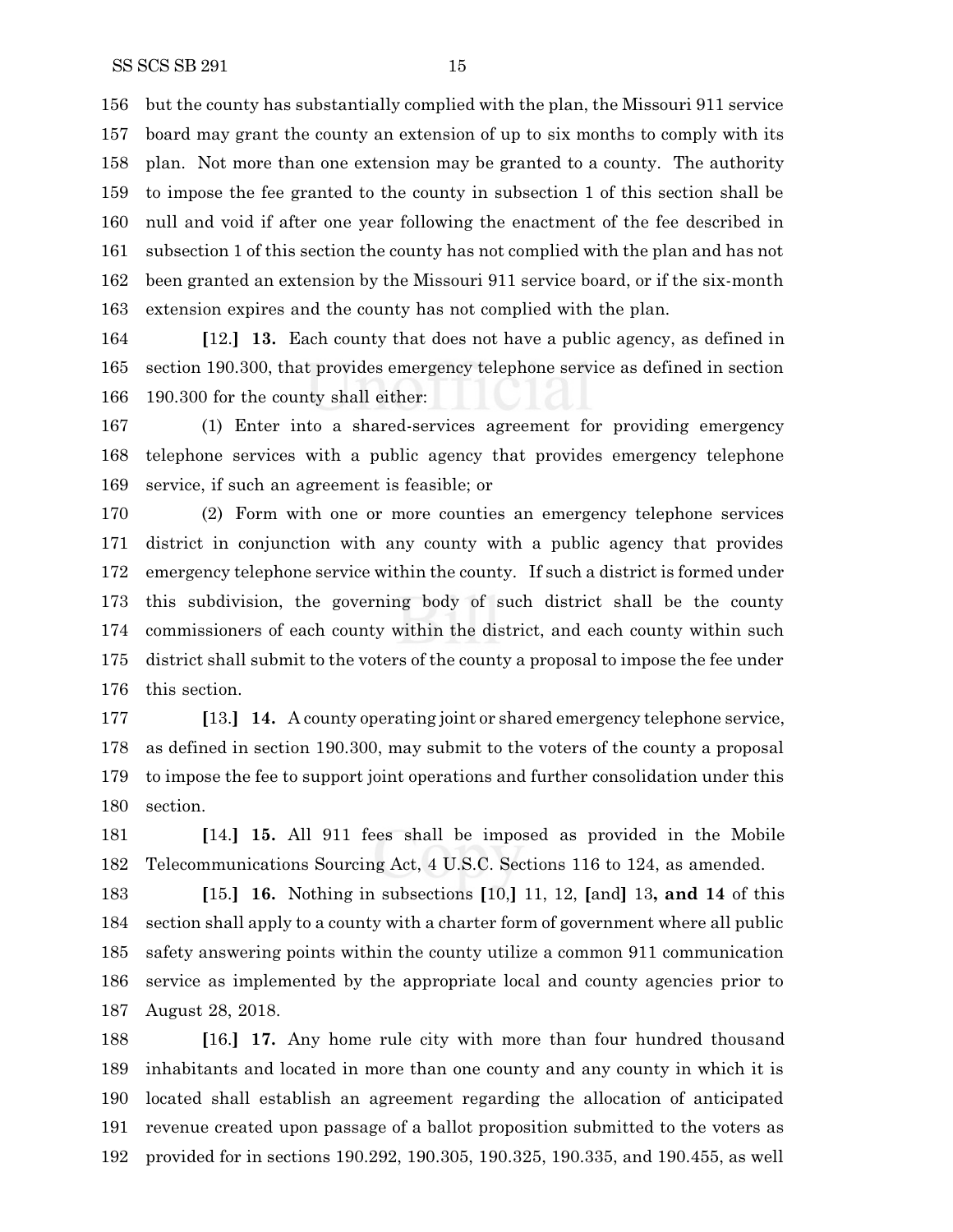SS SCS SB 291 16

 as revenue provided based upon section 190.460 and the divided costs related to regional 911 services. The allocation and actual expenses of the regional 911 service shall be determined based upon the percentage of residents of each county who also reside in the home rule city. The agreement between the counties and the home rule city may either be between the individual counties and the home rule city or jointly between all entities. The agreement to divide costs and revenue as required in this section shall not take effect until the passage of a ballot proposition as provided for in section 190.292, 190.305, 190.325, 190.335, or 190.455. The population shall be determined based upon the most recent

 classification without a charter form of government and with less than five percent of its population living in any home rule city with more than four hundred thousand inhabitants and located in more than one county.

decennial census. This subsection shall not apply to a county of the first

190.460. 1. As used in this section, the following terms mean:

 (1) "Board", the Missouri 911 service board established under section 650.325;

 (2) "Consumer", a person who purchases prepaid wireless telecommunications service in a retail transaction;

(3) "Department", the department of revenue;

 (4) "Prepaid wireless service provider", a provider that provides prepaid wireless service to an end user;

 (5) "Prepaid wireless telecommunications service", a wireless telecommunications service that allows a caller to dial 911 to access the 911 system and which service shall be paid for in advance and is sold in predetermined units or dollars of which the number declines with use in a known amount;

 (6) "Retail transaction", the purchase of prepaid wireless telecommunications service from a seller for any purpose other than resale. The purchase of more than one item that provides prepaid wireless telecommunication service, when such items are sold separately, constitutes more than one retail transaction;

 (7) "Seller", a person who sells prepaid wireless telecommunications service to another person;

 (8) "Wireless telecommunications service", commercial mobile radio service as defined by 47 CFR 20.3, as amended.

 2. (1) Beginning January 1, 2019, there is hereby imposed a prepaid wireless emergency telephone service charge on each retail transaction. The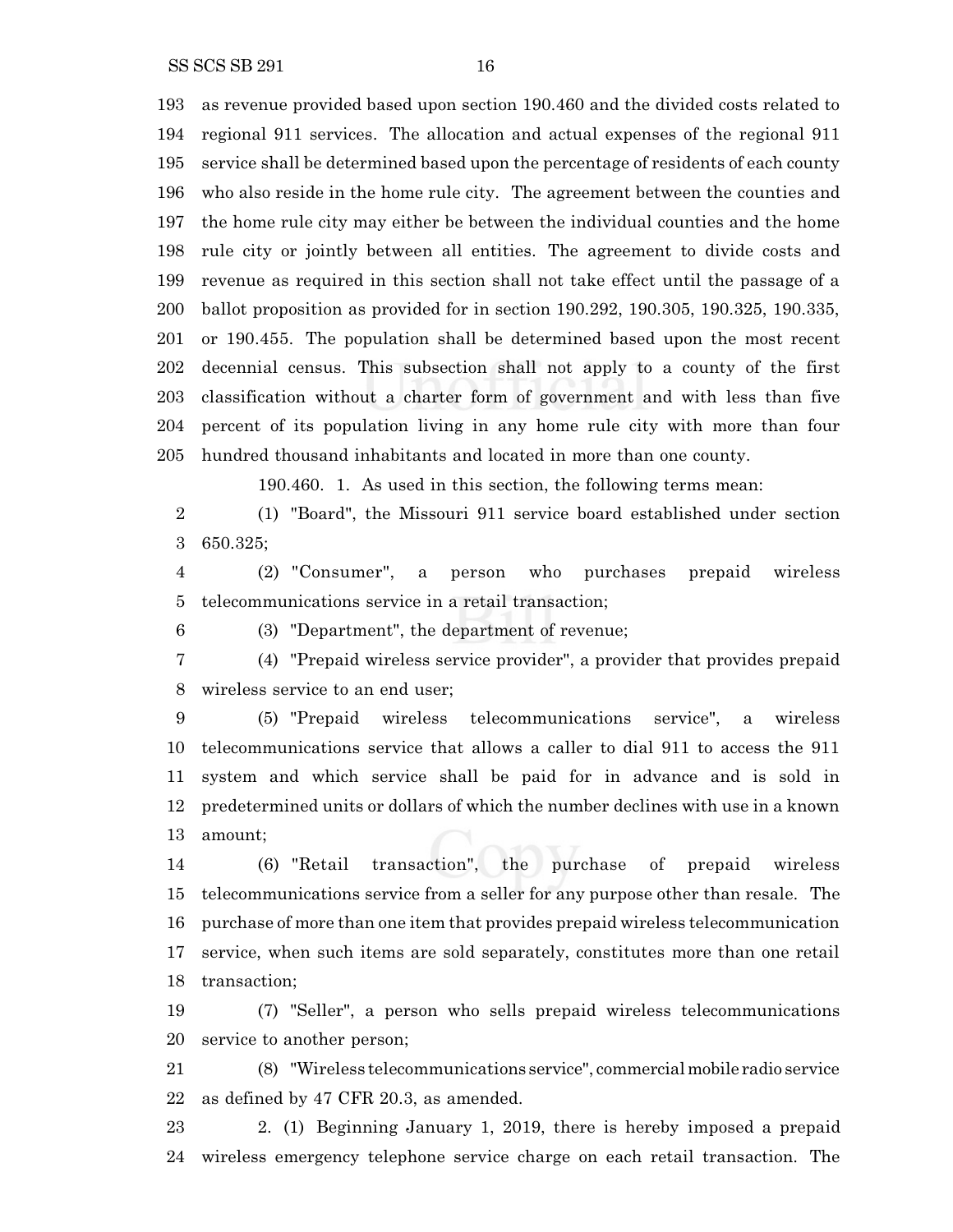wireless telecommunications service is sold with a prepaid wireless device for a single nonitemized price, the seller may elect not to apply such service charge to such transaction. For purposes of this subdivision, an amount of service denominated as less than fifteen dollars is minimal**]**. **The first fifteen dollars of each retail transaction shall not be subject to the service charge.**

 (2) **When prepaid wireless telecommunications service is sold with one or more products or services for a single, non-itemized price, the prepaid wireless emergency telephone service charge set forth in subdivision (1) of this subsection shall apply to the entire non-itemized price unless the seller elects to apply such service charge in the following way:**

 **(a) If the amount of the prepaid wireless telecommunications service is disclosed to the consumer as a dollar amount, three percent of such dollar amount; or**

 **(b) If the seller can identify the portion of the price that is attributable to the prepaid wireless telecommunications service by reasonable and verifiable standards from the seller's books and records that are kept in the regular course of business for other purposes including, but not limited to non-tax purposes, three percent of such portion;**

 **The first fifteen dollars of each transaction under this subdivision shall not be subject to the service charge.**

 **(3)** The prepaid wireless emergency telephone service charge shall be collected by the seller from the consumer with respect to each retail transaction occurring in this state. The amount of the prepaid wireless emergency telephone service charge shall be either separately stated on an invoice, receipt, or other similar document that is provided to the consumer by the seller or otherwise disclosed to the consumer.

 **[**(3)**] (4)** For purposes of this subsection, a retail transaction that is effected in person by a consumer at a business location of the seller shall be treated as occurring in this state if that business location is in this state, and any other retail transaction shall be treated as occurring in this state if the retail transaction is treated as occurring **[**in this state under state law**] under chapter 144**.

**[**(4)**] (5)** The prepaid wireless emergency telephone service charge is the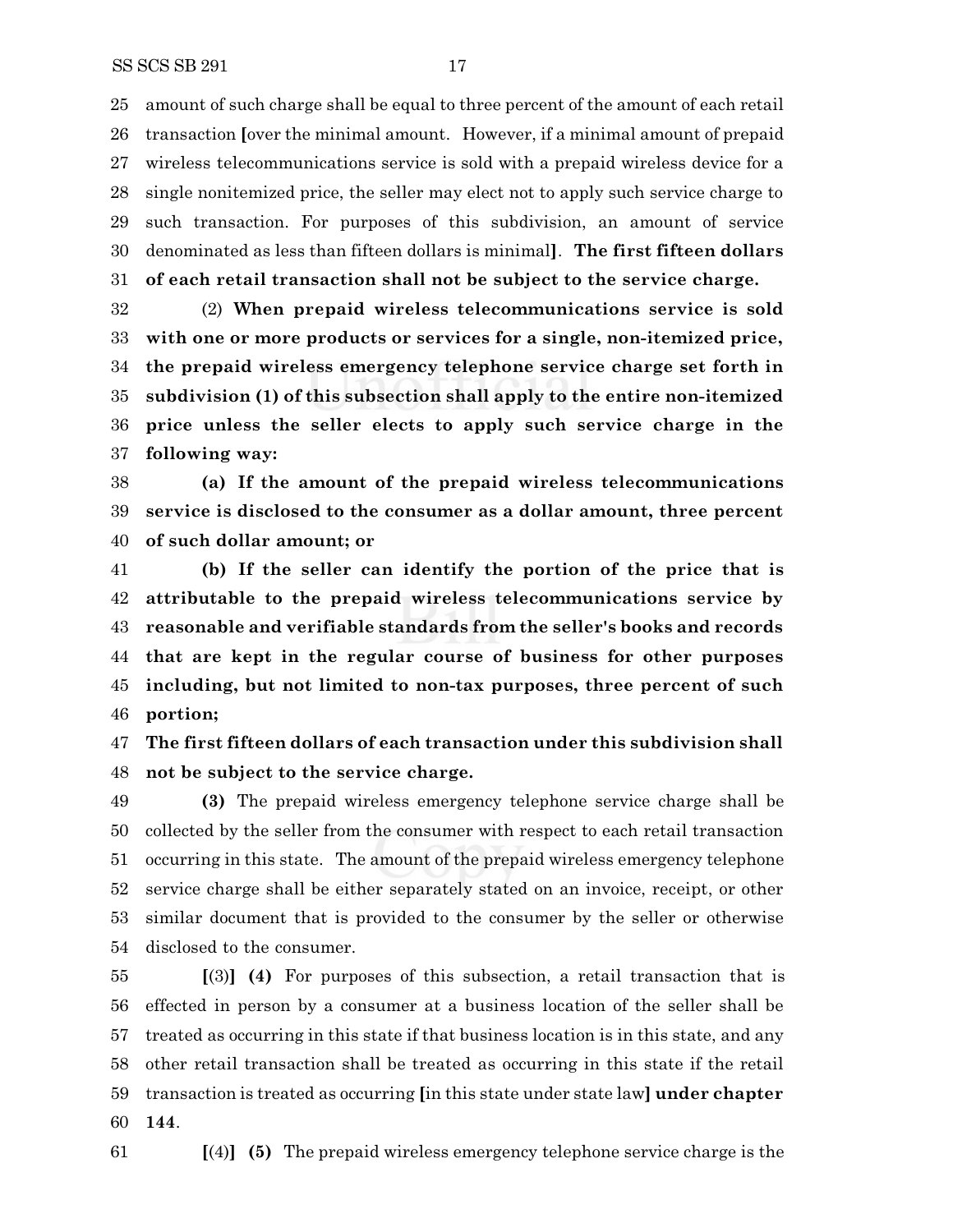liability of the consumer and not of the seller or of any provider; except that, the seller shall be liable to remit all charges that the seller **collects or** is deemed to collect **[**if the amount of the charge has not been separately stated on an invoice, receipt, or other similar document provided to the consumer by the seller**]**.

 **[**(5)**] (6)** The amount of the prepaid wireless emergency telephone service charge that is collected by a seller from a consumer, if such amount is separately stated on an invoice, receipt, or other similar document provided to the consumer by the seller, shall not be included in the base for measuring any tax, fee, surcharge, or other charge that is imposed by this state, any political subdivision of this state, or any intergovernmental agency.

 3. (1) Prepaid wireless emergency telephone service charges collected by sellers shall be remitted to the department at the times and in the manner provided by state law with respect to sales and use taxes. The department shall establish registration and payment procedures that substantially coincide with the registration and payment procedures that apply under state law. **On or after the effective date of the service charge imposed under the provisions of this section, the director of the department of revenue shall perform all functions incident to the administration, collection, enforcement, and operation of the service charge, and the director shall collect, in addition to the sales tax for the state of Missouri, all additional service charges imposed in this section. All service charges imposed under this section together with all taxes imposed under the sales tax law of the state of Missouri shall be collected together and reported upon such forms and under such administrative rules and regulations as may be prescribed by the director. All applicable provisions contained in sections 144.010 to 144.525 governing the state sales tax and section 32.057 shall apply to the collection of any service charges imposed under this section except as modified.**

 (2) Beginning on January 1, 2019, and ending on January 31, 2019, when a consumer purchases prepaid wireless telecommunications service in a retail transaction from a seller under this section, the seller shall be allowed to retain one hundred percent of the prepaid wireless emergency telephone service charges that are collected by the seller from the consumer. Beginning on February 1, 2019, a seller shall be permitted to deduct and retain three percent of prepaid wireless emergency telephone service charges that are collected by the seller from consumers.

(3) The department shall establish procedures by which a seller of prepaid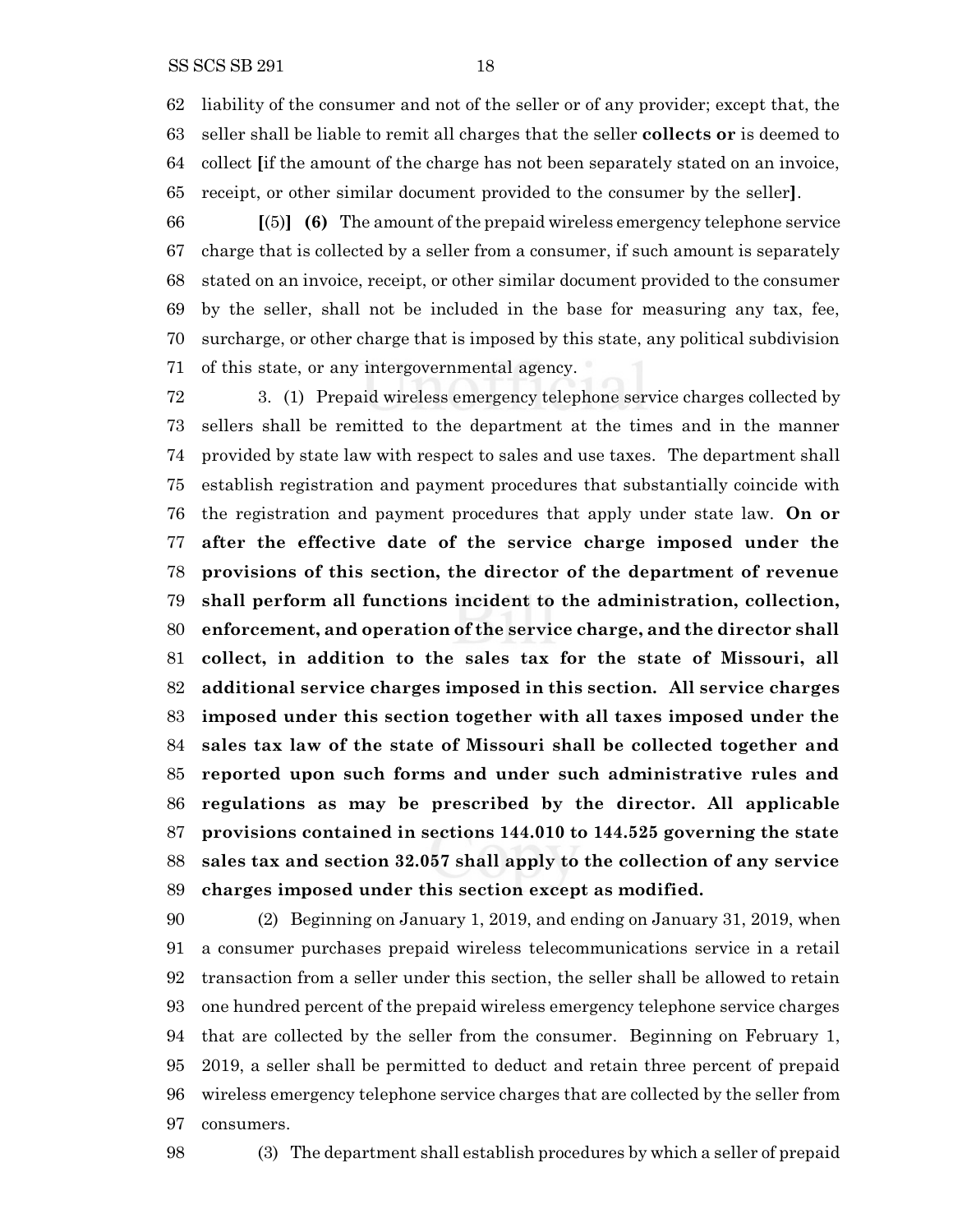wireless telecommunications service may document that a sale is not a retail transaction, which procedures shall substantially coincide with the procedures for documenting sale for resale transactions for sales and use purposes under state law.

 (4) The department shall deposit all remitted prepaid wireless emergency telephone service charges into the general revenue fund for the department's use until eight hundred thousand one hundred fifty dollars is collected to reimburse its direct costs of administering the collection and remittance of prepaid wireless emergency telephone service charges. From then onward, the department shall deposit all remitted prepaid wireless emergency telephone service charges into the Missouri 911 service trust fund created under section 190.420 within thirty days of receipt for use by the board. After the initial eight hundred thousand one hundred fifty dollars is collected, the department may deduct an amount not to exceed one percent of collected charges to be retained by the department to reimburse its direct costs of administering the collection and remittance of prepaid wireless emergency telephone service charges.

 (5) The board shall set a rate between twenty-five and one hundred percent of the prepaid wireless emergency telephone service charges deposited in the Missouri 911 service trust fund collected in counties without a charter form of government, less the deductions authorized in subdivision (4) of this subsection, that shall be remitted to such counties in direct proportion to the amount of charges collected in each county. The board shall set a rate between sixty-five and one hundred percent of the prepaid wireless emergency telephone service charges deposited in the Missouri 911 service trust fund collected in counties with a charter form of government and any city not within a county, less the deductions authorized in subdivision (4) of this subsection, that shall be remitted to each such county or city not within a county in direct proportion to the amount of charges collected in each such county or city not within a county. **If a county has an elected emergency services board, the Missouri 911 service board shall remit the funds to the elected emergency services board, except for an emergency services board originally organized under section 190.325 operating within a county with a charter form of government and with more than two hundred thousand but fewer than three hundred fifty thousand inhabitants, in which case the funds shall be remitted to the county's general fund for the purpose of public safety infrastructure.** The initial percentage rate set by the board for counties with and without a charter form of government and any city not within a county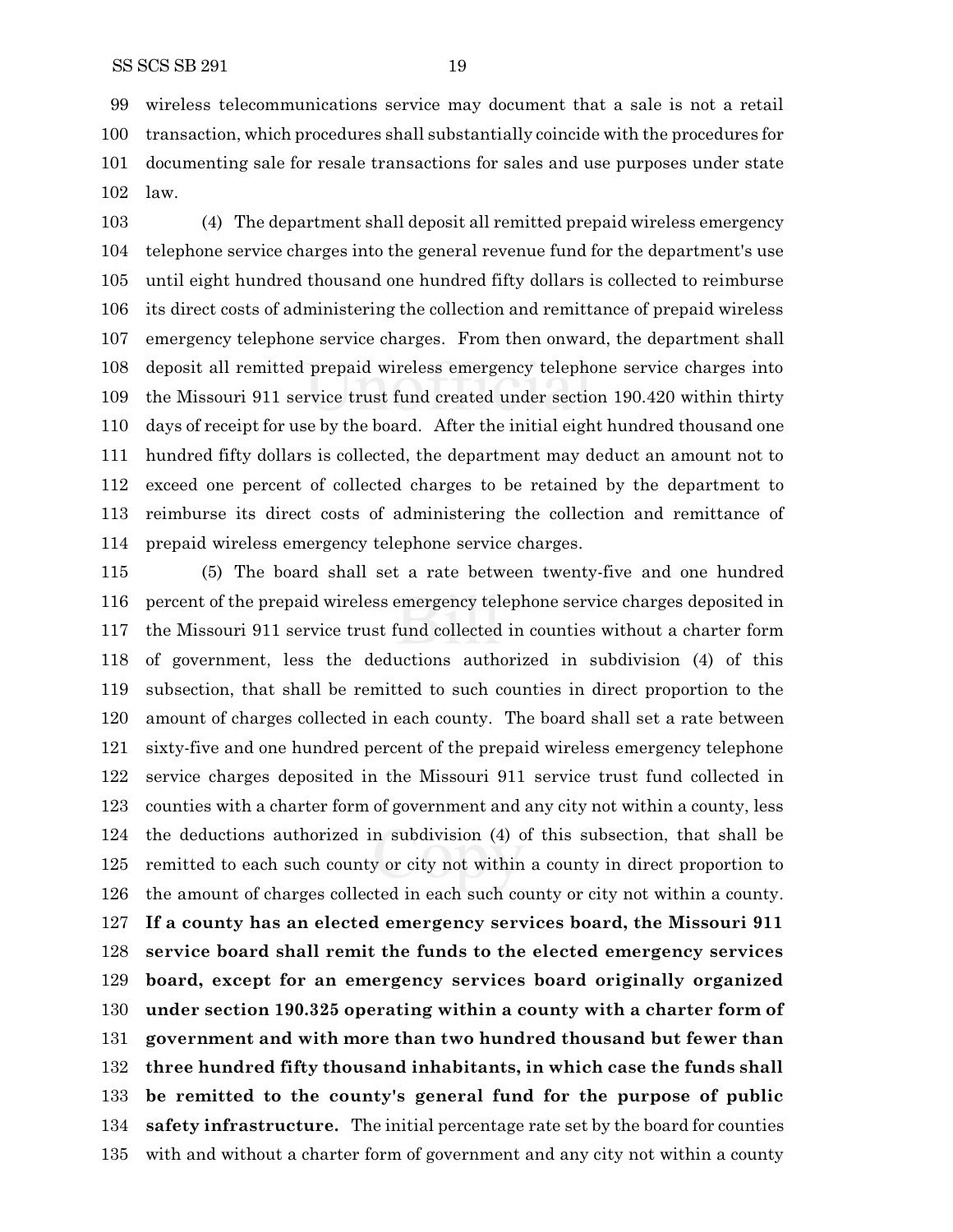**shall be set by June thirtieth of each applicable year and** may be adjusted **[**after three years, and thereafter the rate may be adjusted every two**] annually for the first three years, and thereafter the rate may be adjusted every three** years; however, at no point shall the board set rates that fall below twenty-five percent for counties without a charter form of government and sixty-five percent for counties with a charter form of government and any city not within a county.

 (6) Any amounts received by a county or city under subdivision (5) of this subsection shall be used only for purposes authorized in sections 190.305, 190.325, and 190.335. Any amounts received by any county with a charter form of government and with more than six hundred thousand but fewer than seven hundred thousand inhabitants under this section may be used for emergency service notification systems.

 4. (1) A seller that is not a provider shall be entitled to the immunity and liability protections under section 190.455, notwithstanding any requirement in state law regarding compliance with Federal Communications Commission Order 05-116.

 (2) A provider shall be entitled to the immunity and liability protections under section 190.455.

 (3) In addition to the protection from liability provided in subdivisions (1) and (2) of this subsection, each provider and seller and its officers, employees, assigns, agents, vendors, or anyone acting on behalf of such persons shall be entitled to the further protection from liability, if any, that is provided to providers and sellers of wireless telecommunications service that is not prepaid wireless telecommunications service under section 190.455.

 5. The prepaid wireless emergency telephone service charge imposed by this section shall be in addition to any other tax, fee, surcharge, or other charge imposed by this state, any political subdivision of this state, or any intergovernmental agency for 911 funding purposes**[**, except that such prepaid wireless emergency telephone service charge shall be charged in lieu of, and not imposed in addition to, any tax imposed under section 190.292 or 190.335**]**.

 6. The provisions of this section shall become effective unless the governing body of a county or city adopts an ordinance, order, rule, resolution, or regulation by at least a two-thirds vote prohibiting the charge established under this section from becoming effective in the county or city at least forty-five days prior to the effective date of this section. If the governing body does adopt such ordinance, order, rule, resolution, or regulation by at least a two-thirds vote, the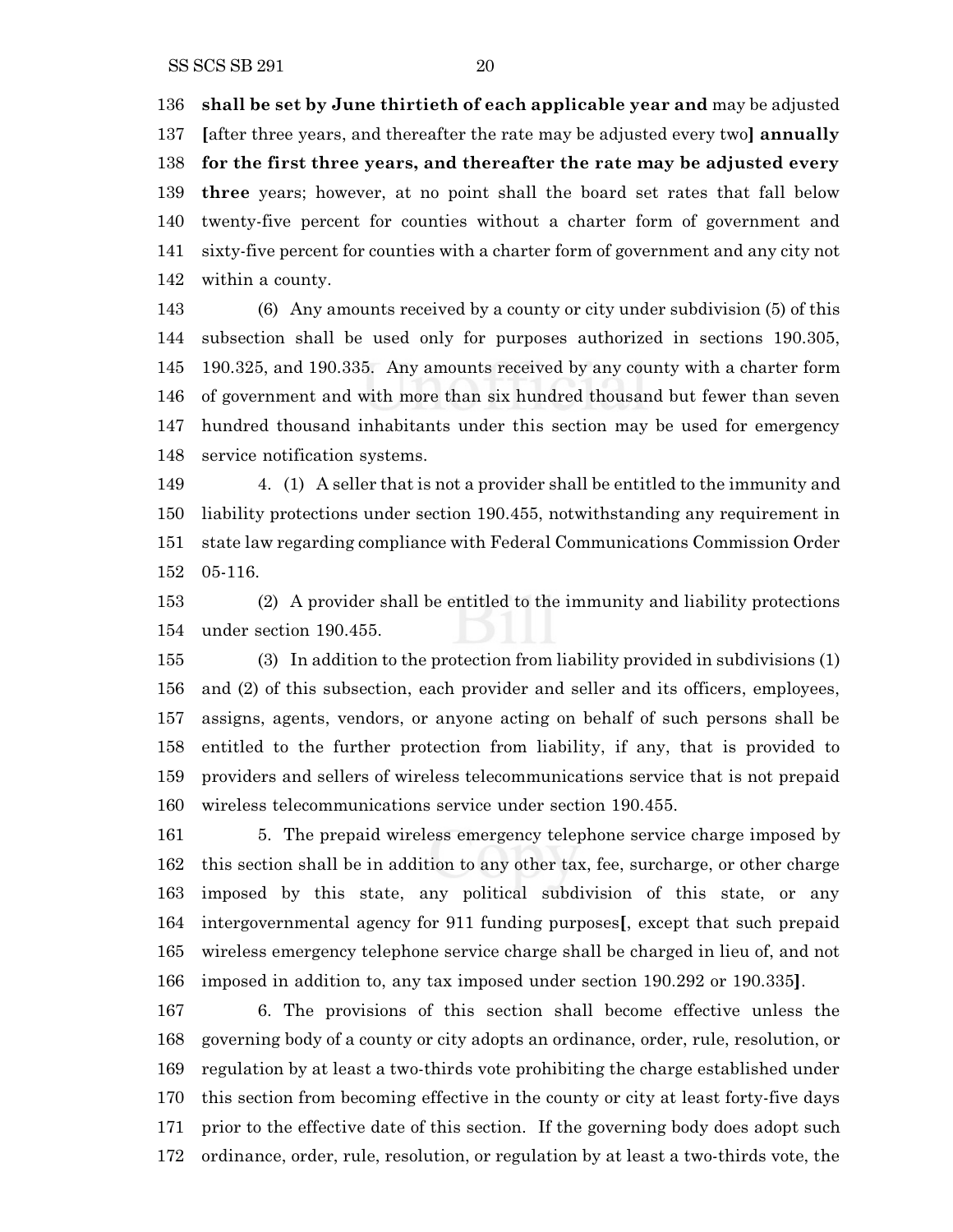charge shall not be collected and the county or city shall not be allowed to obtain funds from the Missouri 911 service trust fund that are remitted to the fund under the charge established under this section. The Missouri 911 service board shall, by September 1, 2018, notify all counties and cities of the implementation of the charge established under this section, and the procedures set forth under this subsection for prohibiting the charge from becoming effective.

 7. **Any county or city which prohibited the prepaid wireless emergency telephone service charge pursuant to the provisions of subsection 6 of this section may take a vote of the governing body, and notify the department of revenue of the result of such vote, by November 15, 2019, to impose such charge effective January 1, 2020. A vote of at least two-thirds of the governing body is required in order to impose such charge. The department shall notify the board of notices received by December 1, 2019. [**This section shall expire on January 1, 2023.**]**

**190.462. 1. As used in this section, the following terms mean:**

 **(1) "All retail sales subject to sales tax", tangible personal property and services subject to the tax imposed by sections 190.292 or 190.335;**

 **(2) "General retailer", a person making a sale at retail as defined in section 144.010;**

 **(3) "Taxpayer", a person who pays the tax imposed under sections 190.292 or 190.335.**

 **2. (1) If a court of competent jurisdiction issues a declaratory ruling prior to the effective date of this section that the taxes imposed under sections 190.292 or 190.335 are pre-empted by the provisions of subsection 5 of section 190.460 on all retail sales subject to sales tax in a taxing jurisdiction that did not opt out of the collection of the prepaid wireless emergency telephone service charge:**

 **(a) A seller or general retailer who collected and remitted the tax imposed under sections 190.292 or 190.335 on all retail sales subject to sales tax in a taxing jurisdiction that did not opt out of such tax under the provisions of subsection 6 of section 190.460, shall not be required to refund such taxes to taxpayers;**

 **(b) All requests for refunds by taxpayers shall be made directly to the taxing jurisdiction. The department of revenue shall develop procedures and forms for taxpayers requesting refunds from taxing jurisdictions;**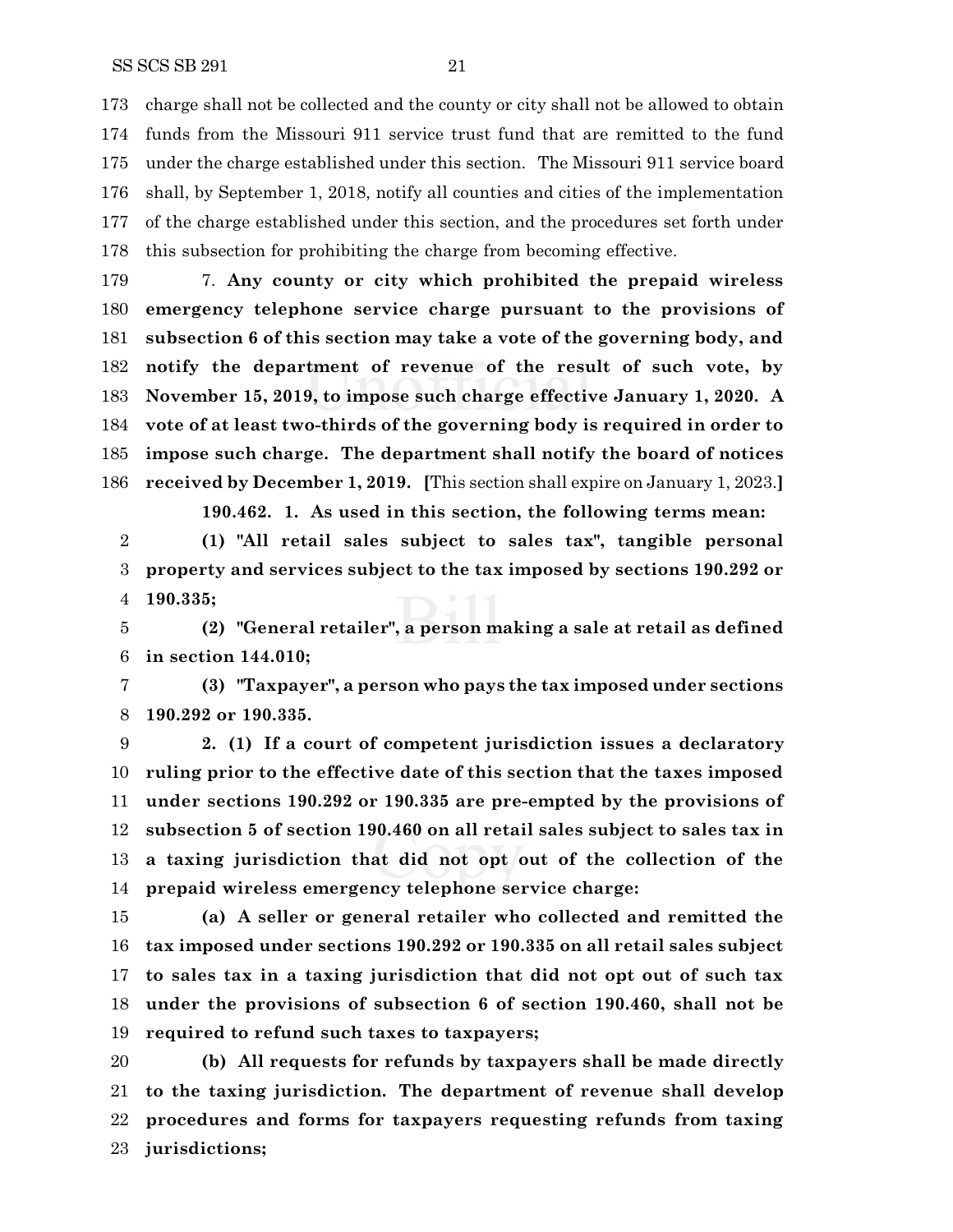**(c) This subsection applies to taxes collected between January 1, 2019, and the first day of the calendar month following a declaratory ruling by a court of competent jurisdiction that the taxes imposed under sections 190.292 or 190.335 are pre-empted by the provisions of subsection 5 of section 190.460 on all retail sales subject to sales tax in taxing jurisdictions that did not opt out of the collection of the prepaid wireless emergency telephone service charge.**

 **(2) If this section goes into effect prior to a court of competent jurisdiction issuing a declaratory ruling, then the provisions of paragraphs (a) and (b) of subdivision (1) of this subsection shall apply from January 1, 2019, until the effective date of this section.**

 **3. (1) If a court of competent jurisdiction issues a declaratory ruling prior to the effective date of this section that the taxes imposed under sections 190.292 or 190.335 are pre-empted by the provisions of subsection 5 of section 190.460 only on sales of prepaid wireless telecommunications services in a taxing jurisdiction that did not opt out of the collection of the prepaid wireless emergency telephone service charge:**

 **(a) A seller or other retailer who did not collect the tax imposed under sections 190.292 or 190.335 on the retail sale of wireless telecommunications service and wireless devices associated therewith shall not be liable for any assessment or incur any other liability on such uncollected taxes;**

 **(b) This subsection applies to assessments for the period beginning January 1, 2019, and ending on the first day of the calendar month following a declaratory ruling by a court of competent jurisdiction that the taxes imposed by under sections 190.292 or 190.335 are pre-empted by the provisions of subsection 5 of section 190.460 only on sales of prepaid wireless telecommunications services in a taxing jurisdiction that did not opt out of the collection of the prepaid wireless emergency telephone service charge.**

 **(2) If this section takes effect prior to a court of competent jurisdiction issuing a declaratory ruling, then the provisions of paragraphs (a) and (b) of subdivision (1) of this subsection shall apply from January 1, 2019, until the effective date of this section.**

**4. This section shall expire on January 1, 2023.**

650.330. 1. The board shall consist of fifteen members, one of which shall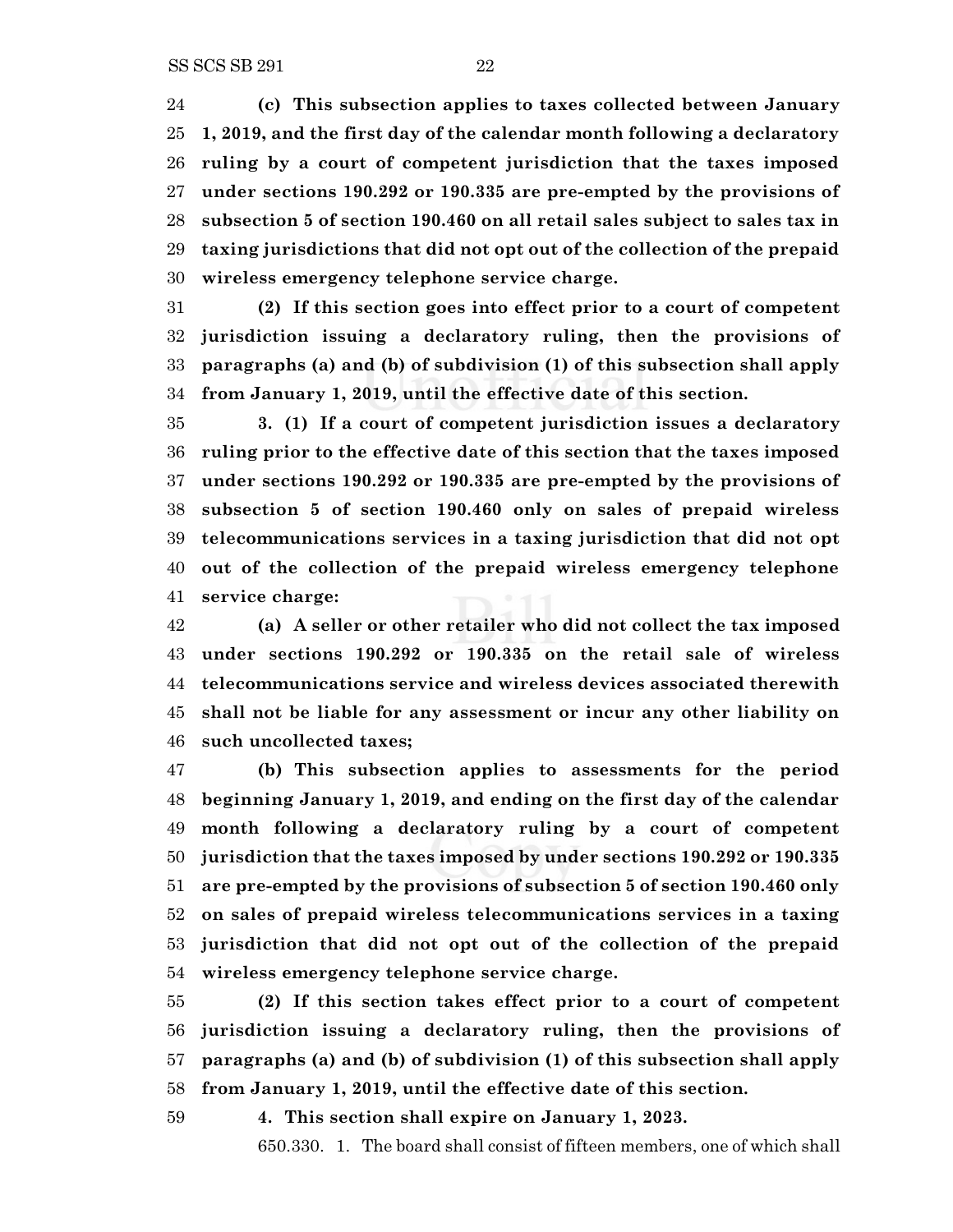be chosen from the department of public safety, and the other members shall be selected as follows:

 (1) One member chosen to represent an association domiciled in this state whose primary interest relates to municipalities;

 (2) One member chosen to represent the Missouri 911 Directors Association;

 (3) One member chosen to represent emergency medical services and physicians;

 (4) One member chosen to represent an association with a chapter domiciled in this state whose primary interest relates to a national emergency number;

 (5) One member chosen to represent an association whose primary interest relates to issues pertaining to fire chiefs;

 (6) One member chosen to represent an association with a chapter domiciled in this state whose primary interest relates to issues pertaining to public safety communications officers;

 (7) One member chosen to represent an association whose primary interest relates to issues pertaining to police chiefs;

 (8) One member chosen to represent an association domiciled in this state whose primary interest relates to issues pertaining to sheriffs;

 (9) One member chosen to represent counties of the second, third, and fourth classification;

 (10) One member chosen to represent counties of the first classification, counties with a charter form of government, and cities not within a county;

 (11) One member chosen to represent telecommunications service providers;

 (12) One member chosen to represent wireless telecommunications service providers;

 (13) One member chosen to represent voice over internet protocol service providers; and

 (14) One member chosen to represent the governor's council on disability established under section 37.735.

 2. Each of the members of the board shall be appointed by the governor with the advice and consent of the senate for a term of four years. Members of the committee may serve multiple terms. No corporation or its affiliate shall have more than one officer, employee, assign, agent, or other representative serving as a member of the board. Notwithstanding subsection 1 of this section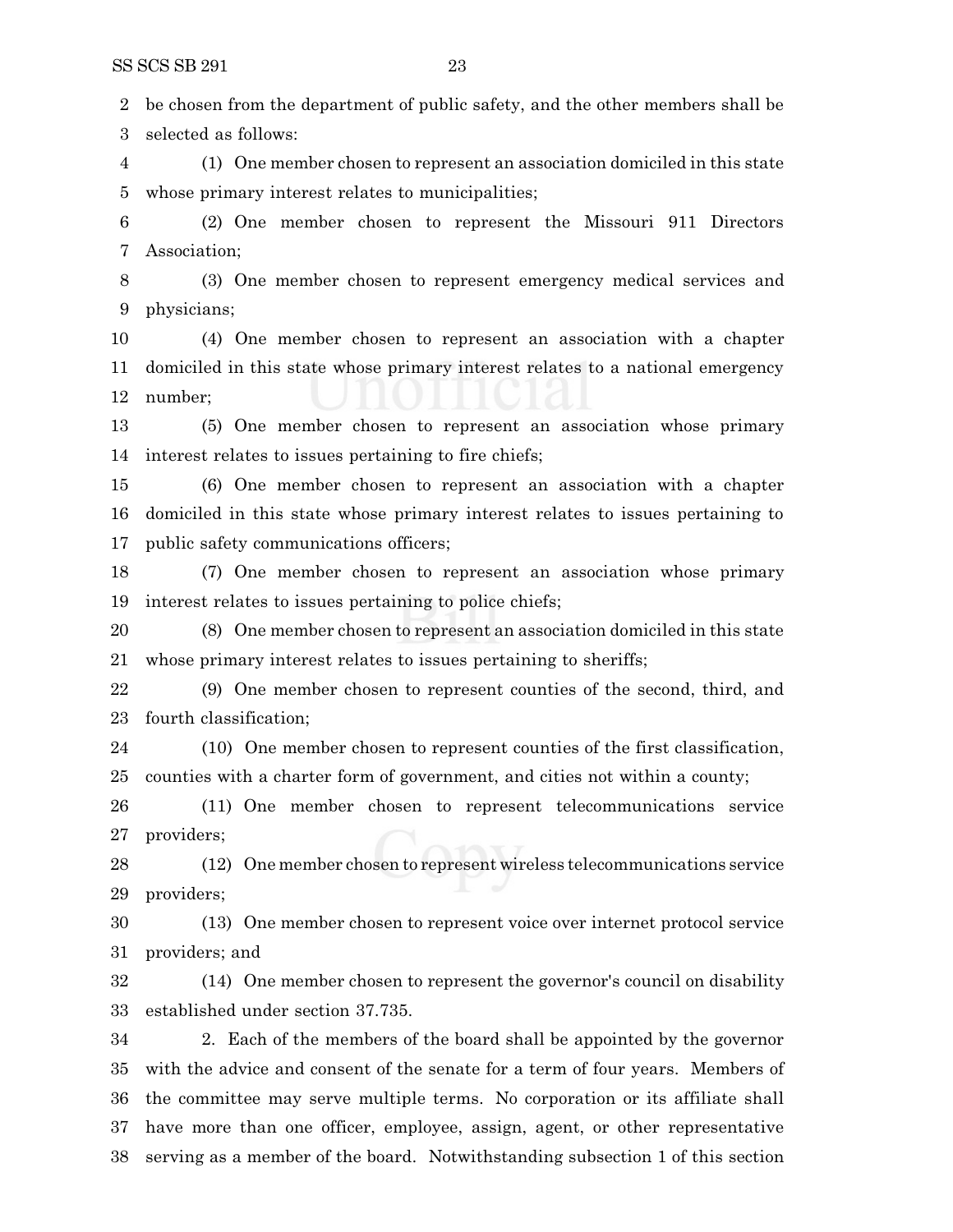to the contrary, all members appointed as of August 28, 2017, shall continue to serve the remainder of their terms.

 3. The board shall meet at least quarterly at a place and time specified by the chairperson of the board and it shall keep and maintain records of such meetings, as well as the other activities of the board. Members shall not be compensated but shall receive actual and necessary expenses for attending meetings of the board.

4. The board shall:

 (1) Organize and adopt standards governing the board's formal and informal procedures;

 (2) Provide recommendations for primary answering points and secondary answering points on technical and operational standards for 911 services;

 (3) Provide recommendations to public agencies concerning model systems to be considered in preparing a 911 service plan;

 (4) Provide requested mediation services to political subdivisions involved in jurisdictional disputes regarding the provision of 911 services, except that the board shall not supersede decision-making authority of local political subdivisions in regard to 911 services;

 (5) Provide assistance to the governor and the general assembly regarding 911 services;

 (6) Review existing and proposed legislation and make recommendations as to changes that would improve such legislation;

 (7) Aid and assist in the timely collection and dissemination of information relating to the use of a universal emergency telephone number;

 (8) Perform other duties as necessary to promote successful development, implementation and operation of 911 systems across the state, including monitoring federal and industry standards being developed for next-generation 911 systems;

 (9) Designate a state 911 coordinator who shall be responsible for overseeing statewide 911 operations and ensuring compliance with federal grants for 911 funding;

(10) Elect the chair from its membership;

(11) Apply for and receive grants from federal, private, and other sources;

 (12) Report to the governor and the general assembly at least every three years on the status of 911 services statewide, as well as specific efforts to improve efficiency, cost-effectiveness, and levels of service;

(13) Conduct and review an annual survey of public safety answering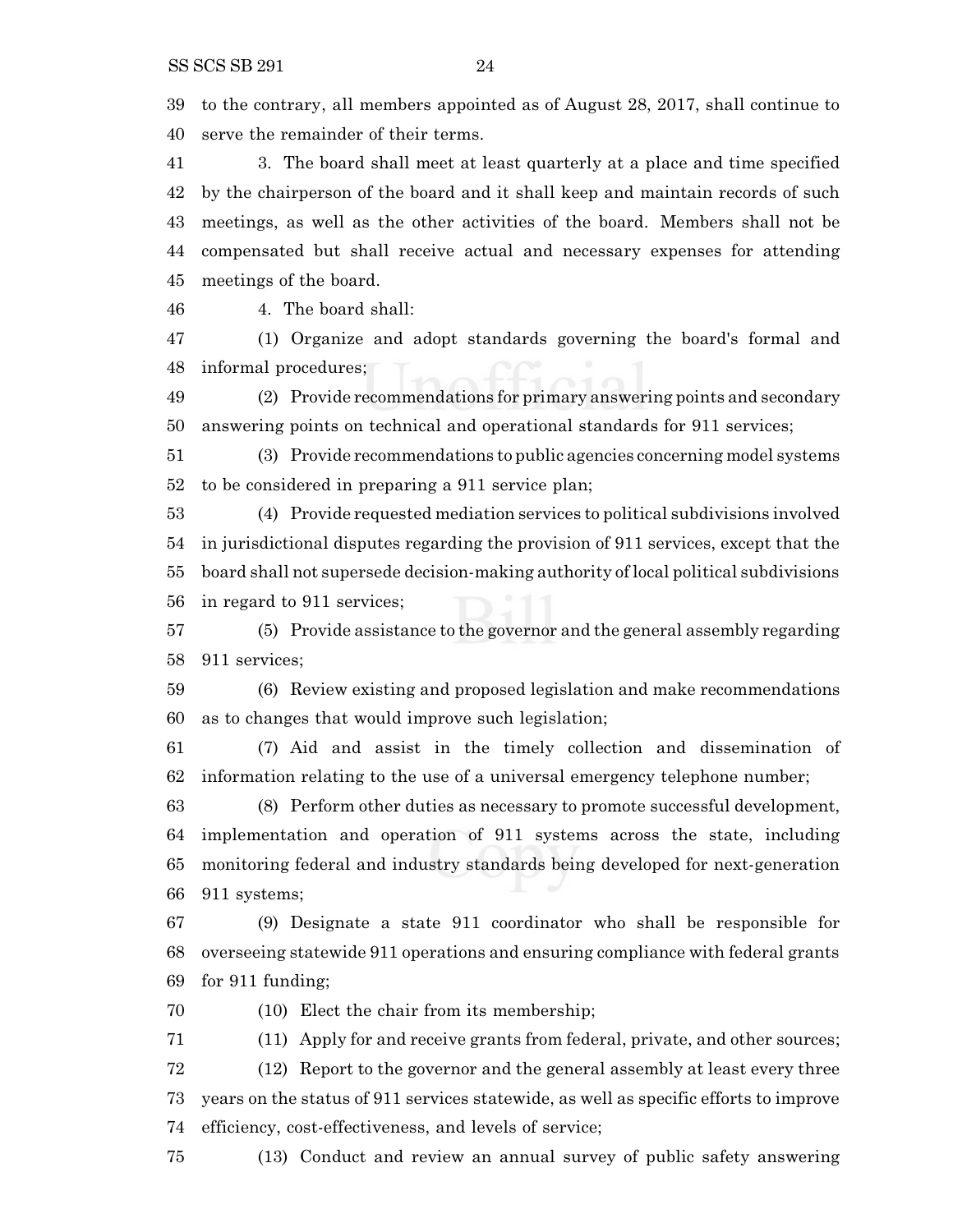points in Missouri to evaluate potential for improved services, coordination, and feasibility of consolidation;

 (14) Make and execute contracts or any other instruments and agreements necessary or convenient for the exercise of its powers and functions, including for the development and implementation of an emergency services internet protocol network that can be shared by all public safety agencies;

 (15) Develop a plan and timeline of target dates for the testing, implementation, and operation of a next-generation 911 system throughout Missouri. The next-generation 911 system shall allow for the processing of electronic messages including, but not limited to, electronic messages containing text, images, video, or data;

 (16) Administer and authorize grants and loans under section 650.335 to those counties and any home rule city with more than fifteen thousand but fewer than seventeen thousand inhabitants and partially located in any county of the third classification without a township form of government and with more than thirty-seven thousand but fewer than forty-one thousand inhabitants that can demonstrate a financial commitment to improving 911 services by providing at least a fifty percent match and demonstrate the ability to operate and maintain ongoing 911 services. The purpose of grants and loans from the 911 service trust fund shall include:

 (a) Implementation of 911 services in counties of the state where services do not exist or to improve existing 911 systems;

(b) Promotion of consolidation where appropriate;

(c) Mapping and addressing all county locations;

 (d) Ensuring primary access and texting abilities to 911 services for disabled residents;

 (e) Implementation of initial emergency medical dispatch services, including prearrival medical instructions in counties where those services are not offered as of July 1, 2019; and

 (f) Development and implementation of an emergency services internet protocol network that can be shared by all public safety agencies;

 (17) Develop an application process including reporting and accountability requirements, withholding a portion of the grant until completion of a project, and other measures to ensure funds are used in accordance with the law and purpose of the grant, and conduct audits as deemed necessary;

 (18) Set the percentage rate of the prepaid wireless emergency telephone service charges to be remitted to a county or city as provided under subdivision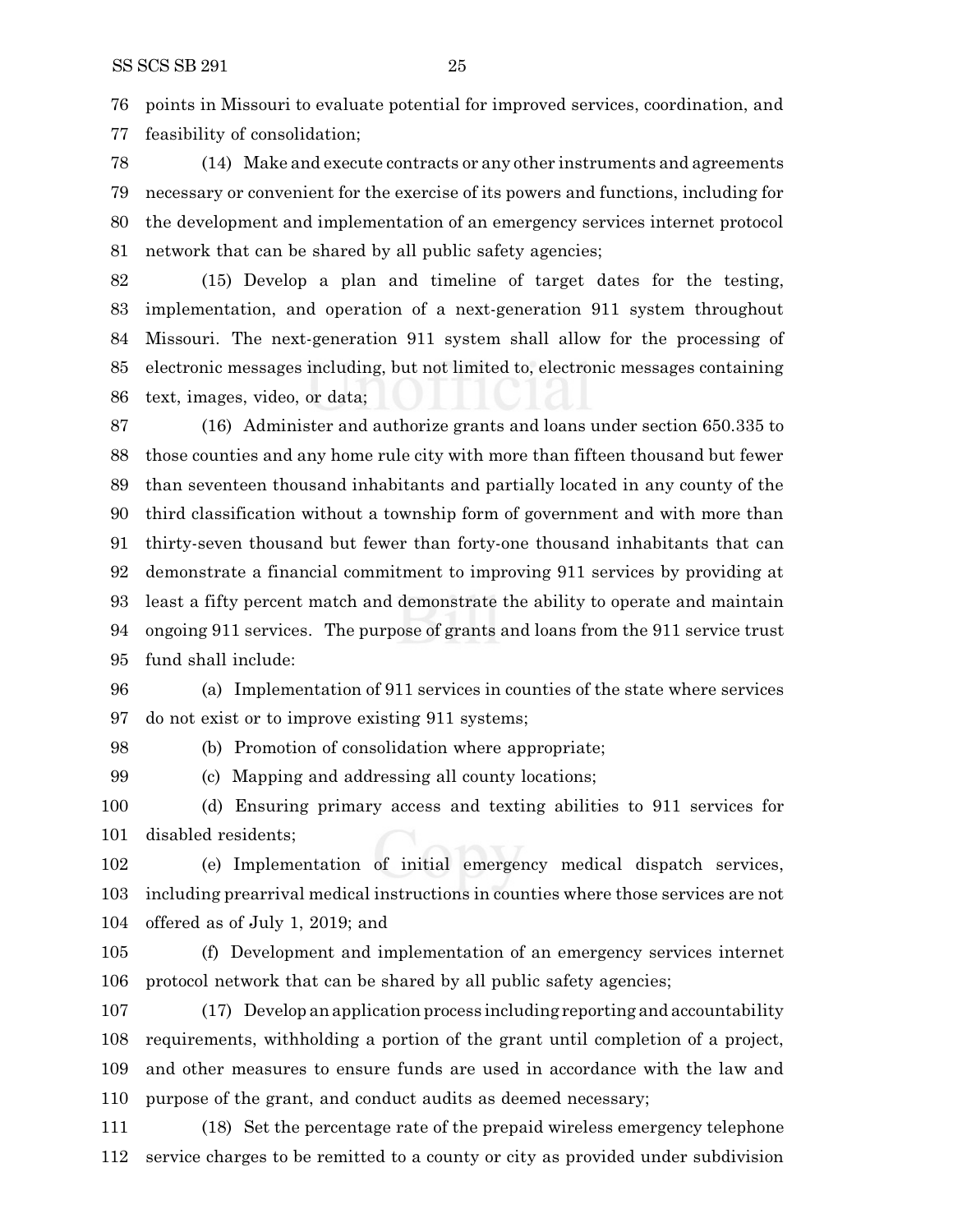(5) of subsection 3 of section 190.460;

 (19) Retain in its records proposed county plans developed under subsection 10 of section 190.455 and notify the department of revenue that the county has filed a plan that is ready for implementation;

 (20) Notify any communications service provider, as defined in section 190.400, that has voluntarily submitted its contact information when any update is made to the centralized database established under section 190.475 as a result of a county or city establishing or modifying a tax or monthly fee no less than ninety days prior to the effective date of the establishment or modification of the tax or monthly fee;

 (21) Establish criteria for consolidation prioritization of public safety answering points; **[**and**]**

 (22) In coordination with existing public safety answering points, by December 31, 2018, designate no more than eleven regional 911 coordination centers which shall coordinate statewide interoperability among public safety answering points within their region through the use of a statewide 911 emergency services network**; and**

 **(23) Establish an annual budget, retain records of all revenue and expenditures made, retain minutes of all meetings and subcommittees, post records, minutes, and reports on the board's web page on the department of public safety website**.

 5. The department of public safety shall provide staff assistance to the board as necessary in order for the board to perform its duties pursuant to sections 650.320 to 650.340. The board shall have the authority to hire consultants to administer the provisions of sections 650.320 to 650.340.

 6. The board shall promulgate rules and regulations that are reasonable and necessary to implement and administer the provisions of **sections 190.455, 190.460, 190.465, 190.470, 190.475, and** sections 650.320 to 650.340. Any rule or portion of a rule, as that term is defined in section 536.010, shall become effective only if it has been promulgated pursuant to the provisions of chapter 536. This section and chapter 536 are nonseverable and if any of the powers vested with the general assembly pursuant to chapter 536 to review, to delay the effective date or to disapprove and annul a rule are subsequently held unconstitutional, then the grant of rulemaking authority and any rule proposed or adopted after August 28, 2017, shall be invalid and void.

Section B. Because immediate action is necessary to provide funding for emergency services in this state, section A of this act is deemed necessary for the